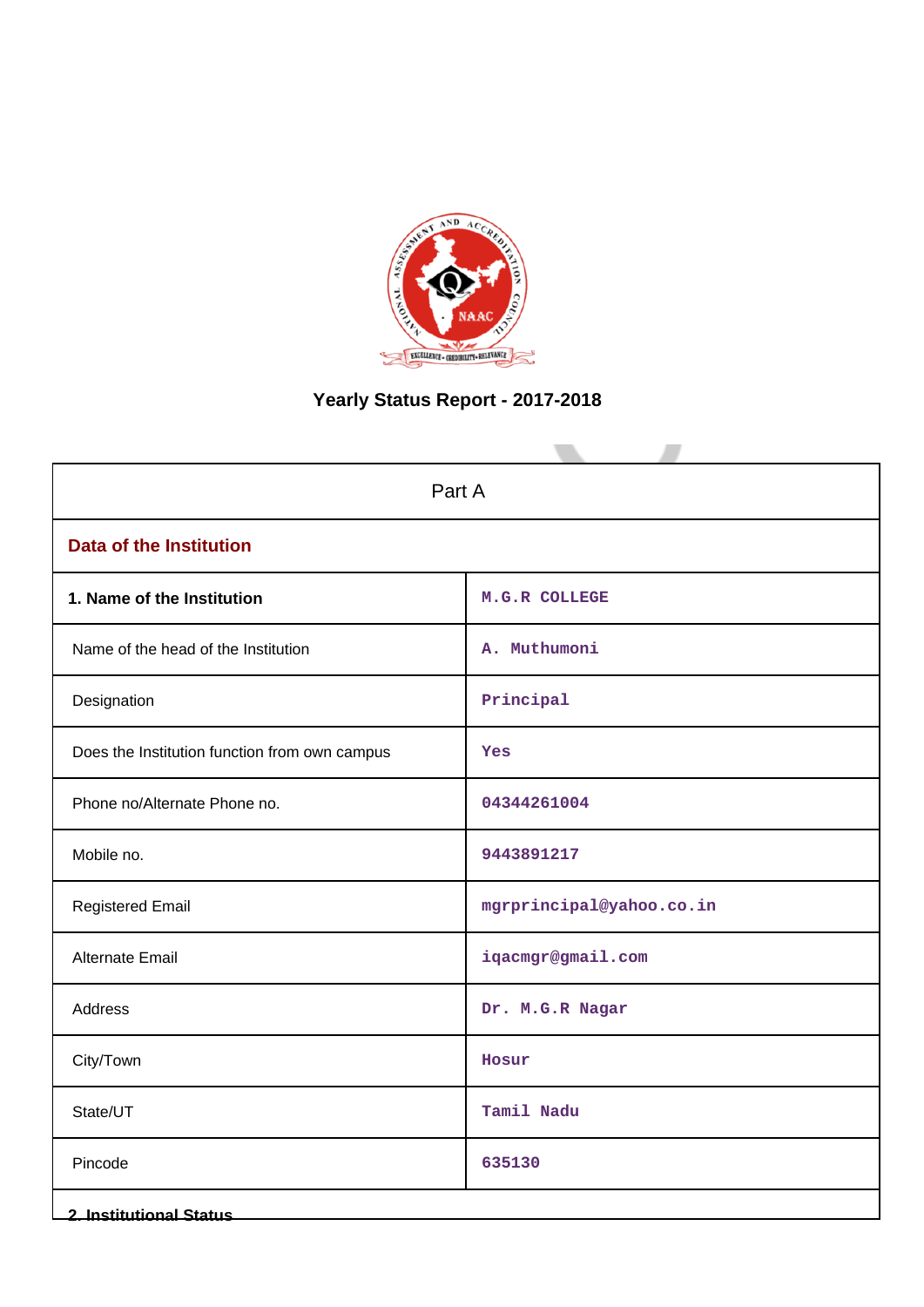| Affiliated / Constituent                       | Affiliated                           |
|------------------------------------------------|--------------------------------------|
| Type of Institution                            | Co-education                         |
| Location                                       | Rural                                |
| <b>Financial Status</b>                        | Self financed                        |
| Name of the IQAC co-ordinator/Director         | R. Yuvaraj                           |
| Phone no/Alternate Phone no.                   | 04344261004                          |
| Mobile no.                                     | 9095889977                           |
| <b>Registered Email</b>                        | mgrprincipal@yahoo.co.in             |
| <b>Alternate Email</b>                         | yuvaraj_r@outlook.com                |
| 3. Website Address                             |                                      |
| Web-link of the AQAR: (Previous Academic Year) | http://mgrcollege.ac.in/IOAC/AOAR201 |

| Web-link of the AQAR: (Previous Academic Year)                           | http://mgrcollege.ac.in/IOAC/AOAR201<br>$6 - 2017$ . $pdf$ |
|--------------------------------------------------------------------------|------------------------------------------------------------|
| 4. Whether Academic Calendar prepared during<br>the year                 | Yes                                                        |
| if yes, whether it is uploaded in the institutional website:<br>Weblink: | http://mgrcollege.ac.in/calendar.html                      |

# **5. Accrediation Details**

| Cycle | Grade | <b>CGPA</b> | Year of      | Validity                 |                          |
|-------|-------|-------------|--------------|--------------------------|--------------------------|
|       |       |             | Accrediation | Period From              | Period To                |
|       | в     | 2.82        | 2015         | $03 - \text{Mar} - 2015$ | $02 - \text{Mar} - 2020$ |
|       | $B+$  | 77.60       | 2007         | $31 - \text{Mar} - 2007$ | $31 - Mar - 2012$        |

# **6. Date of Establishment of IQAC** 03-Jun-2007

# **7. Internal Quality Assurance System**

| Quality initiatives by IQAC during the year for promoting quality culture |                                       |    |  |  |  |  |  |
|---------------------------------------------------------------------------|---------------------------------------|----|--|--|--|--|--|
| Item /Title of the quality initiative by<br><b>IQAC</b>                   | Number of participants/ beneficiaries |    |  |  |  |  |  |
| Regular Conduct of IQAC<br>meetings                                       | $15 - Jun - 2017$                     | 16 |  |  |  |  |  |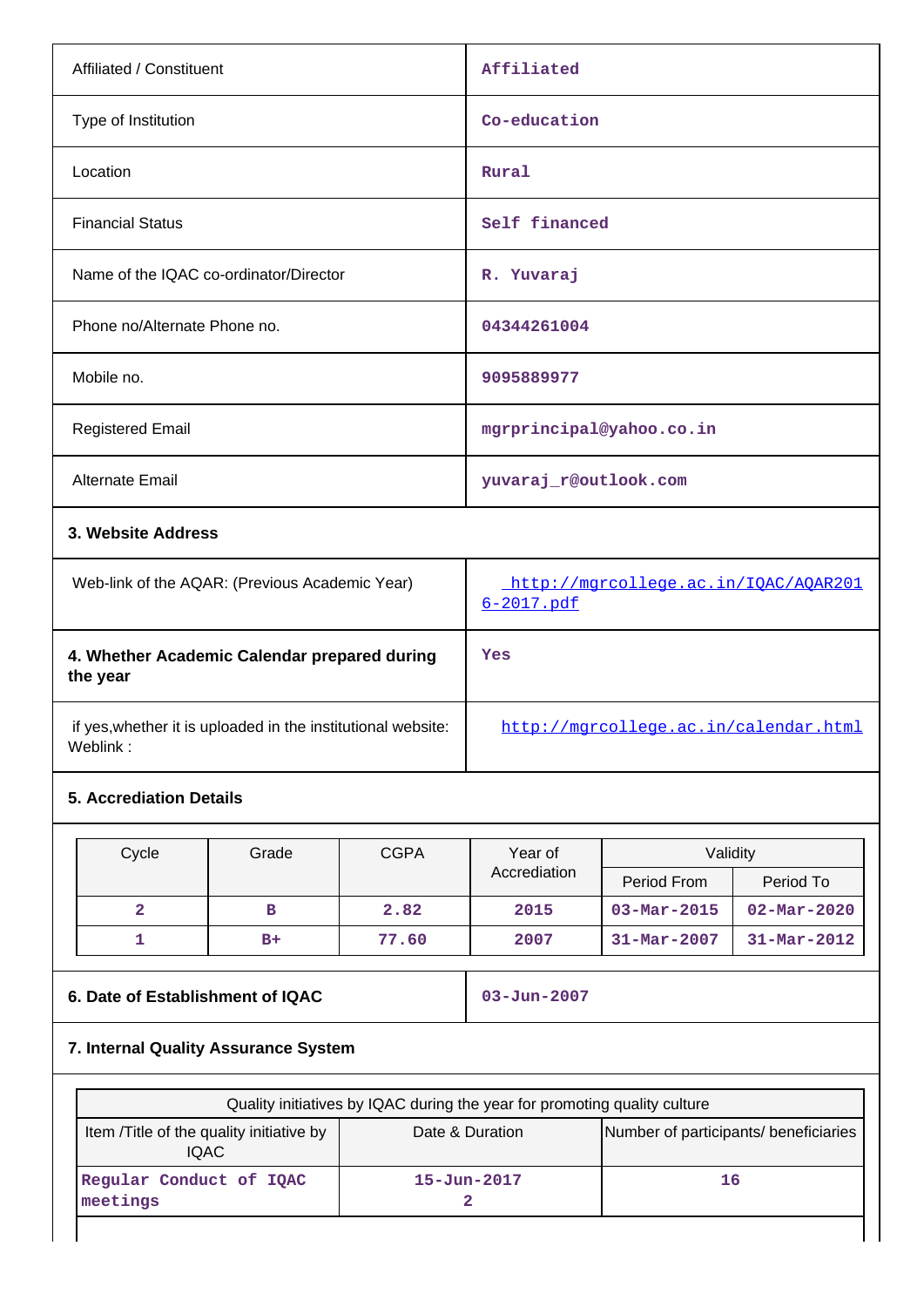## **8. Provide the list of funds by Central/ State Government- UGC/CSIR/DST/DBT/ICMR/TEQIP/World Bank/CPE of UGC etc.**

| Institution/Departmen<br>t/Faculty                                                                                                                                   | Scheme                                                                                                                                                                                                                                                                                                                                                    |  | <b>Funding Agency</b>                                      | Year of award with<br>duration |  | Amount  |  |  |
|----------------------------------------------------------------------------------------------------------------------------------------------------------------------|-----------------------------------------------------------------------------------------------------------------------------------------------------------------------------------------------------------------------------------------------------------------------------------------------------------------------------------------------------------|--|------------------------------------------------------------|--------------------------------|--|---------|--|--|
| Department of<br>Biotechnology                                                                                                                                       | Young<br>Scientists<br>Scheme                                                                                                                                                                                                                                                                                                                             |  | <b>DST</b>                                                 | 2015<br>1095                   |  | 2340000 |  |  |
|                                                                                                                                                                      |                                                                                                                                                                                                                                                                                                                                                           |  | View File                                                  |                                |  |         |  |  |
| 9. Whether composition of IQAC as per latest<br><b>NAAC</b> guidelines:                                                                                              |                                                                                                                                                                                                                                                                                                                                                           |  | <b>No</b>                                                  |                                |  |         |  |  |
| Upload latest notification of formation of IQAC                                                                                                                      |                                                                                                                                                                                                                                                                                                                                                           |  |                                                            | No Files Uploaded !!!          |  |         |  |  |
| 10. Number of IQAC meetings held during the<br>year :                                                                                                                |                                                                                                                                                                                                                                                                                                                                                           |  | 3                                                          |                                |  |         |  |  |
| The minutes of IQAC meeting and compliances to the<br>decisions have been uploaded on the institutional<br>website                                                   |                                                                                                                                                                                                                                                                                                                                                           |  | Yes                                                        |                                |  |         |  |  |
| Upload the minutes of meeting and action taken report                                                                                                                |                                                                                                                                                                                                                                                                                                                                                           |  | View File                                                  |                                |  |         |  |  |
| 11. Whether IQAC received funding from any of<br>the funding agency to support its activities<br>during the year?                                                    |                                                                                                                                                                                                                                                                                                                                                           |  | No                                                         |                                |  |         |  |  |
| 12. Significant contributions made by IQAC during the current year(maximum five bullets)                                                                             |                                                                                                                                                                                                                                                                                                                                                           |  |                                                            |                                |  |         |  |  |
|                                                                                                                                                                      | Internal Faculty Professional Developmental Trainings .<br>Orientation<br>Programme on Change management/Grooming/ for I year Students .<br>Effective Public<br>Speaking workshop for new staff members · Motivated departments to conduct<br>seminars/workshops/conferences · Motivated NSS/YRC/RRC coordinators to conduct<br>more extension activities |  |                                                            |                                |  |         |  |  |
|                                                                                                                                                                      | View File                                                                                                                                                                                                                                                                                                                                                 |  |                                                            |                                |  |         |  |  |
| 13. Plan of action chalked out by the IQAC in the beginning of the academic year towards Quality<br>Enhancement and outcome achieved by the end of the academic year |                                                                                                                                                                                                                                                                                                                                                           |  |                                                            |                                |  |         |  |  |
|                                                                                                                                                                      | Plan of Action                                                                                                                                                                                                                                                                                                                                            |  |                                                            | Achivements/Outcomes           |  |         |  |  |
| Conduction of orientation programme on<br>Life Skills training for I year<br>students                                                                                |                                                                                                                                                                                                                                                                                                                                                           |  | Orientation programme for I year<br>students was conducted |                                |  |         |  |  |

[View File](https://assessmentonline.naac.gov.in/public/Postacc/Quality/17567_Quality.xlsx)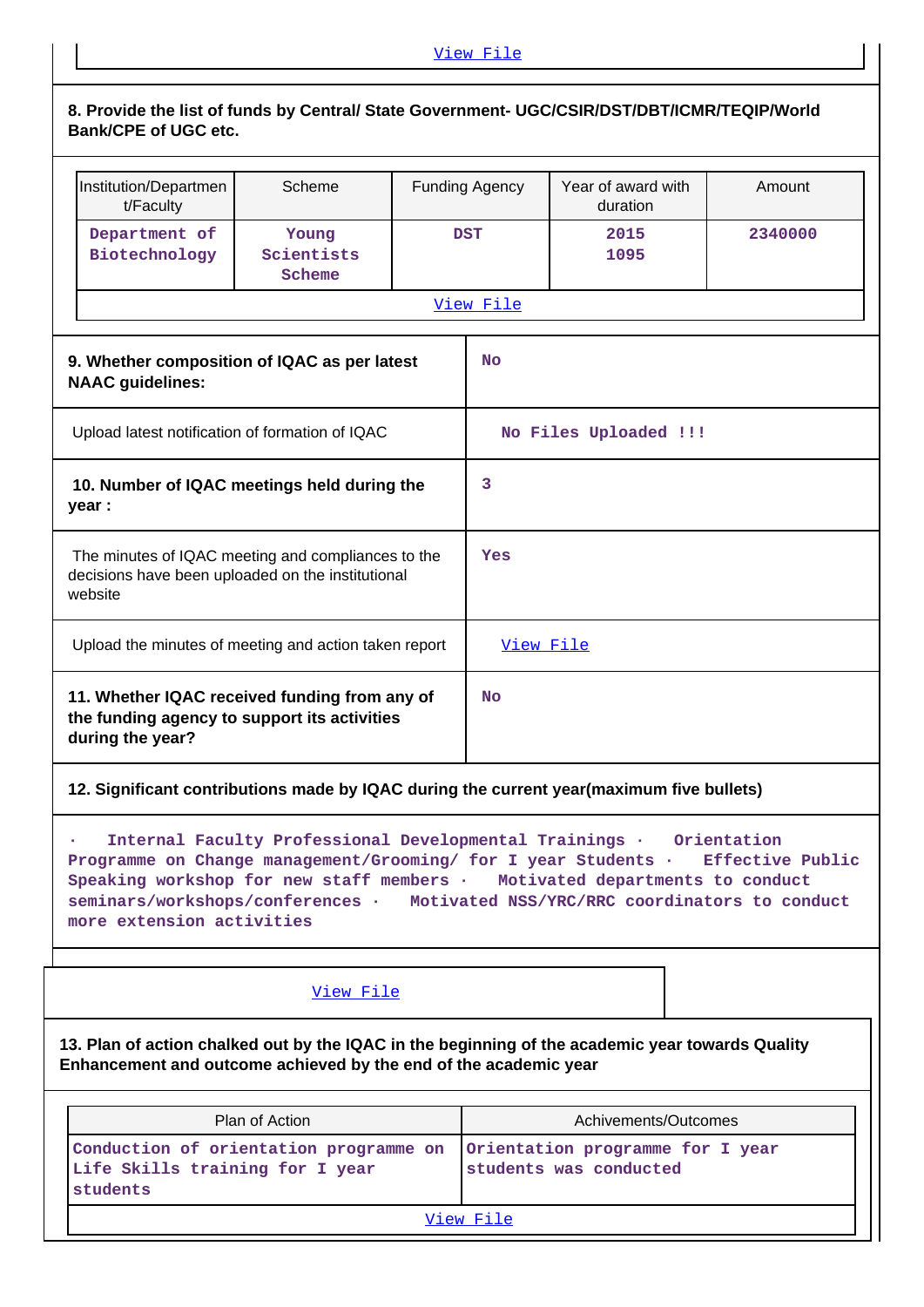**14. Whether AQAR was placed before statutory body ?**

| Name of Statutory Body<br><b>IQAC</b>                                                                                | <b>Meeting Date</b><br>$03 - Jun - 2007$                                                                                                                                                                                                                                                                                                                                                                                                                                                                                                                                                                                                                                                                                                                                            |
|----------------------------------------------------------------------------------------------------------------------|-------------------------------------------------------------------------------------------------------------------------------------------------------------------------------------------------------------------------------------------------------------------------------------------------------------------------------------------------------------------------------------------------------------------------------------------------------------------------------------------------------------------------------------------------------------------------------------------------------------------------------------------------------------------------------------------------------------------------------------------------------------------------------------|
| 15. Whether NAAC/or any other accredited<br>body(s) visited IQAC or interacted with it to<br>assess the functioning? | <b>No</b>                                                                                                                                                                                                                                                                                                                                                                                                                                                                                                                                                                                                                                                                                                                                                                           |
| 16. Whether institutional data submitted to<br><b>AISHE:</b>                                                         | Yes                                                                                                                                                                                                                                                                                                                                                                                                                                                                                                                                                                                                                                                                                                                                                                                 |
| Year of Submission                                                                                                   | 2018                                                                                                                                                                                                                                                                                                                                                                                                                                                                                                                                                                                                                                                                                                                                                                                |
| Date of Submission                                                                                                   | $10 - \text{Mar} - 2018$                                                                                                                                                                                                                                                                                                                                                                                                                                                                                                                                                                                                                                                                                                                                                            |
| 17. Does the Institution have Management<br><b>Information System?</b>                                               | Yes                                                                                                                                                                                                                                                                                                                                                                                                                                                                                                                                                                                                                                                                                                                                                                                 |
| If yes, give a brief descripiton and a list of modules<br>currently operational (maximum 500 words)                  | . The institution has an effective MIS.<br>It ensures a systematic information<br>flow for decisionmaking processes,<br>which are achieved by computerization<br>of academic, administrative, and<br>library section for instant access and<br>retrieval of information. . The<br>administrative section is an automated<br>College Administration Software which<br>maintains all information on student<br>admission and fee payments etc., . The<br>College library is also automated with<br>Library Management Software and the<br>information regarding the availability<br>of books, issue details, etc . The<br>finance section is facilitated with<br>Computer Payroll system which maintains<br>the details of the staff attendance<br>(Biometric) and salary acquittance |

**Part B** 

## **CRITERION I – CURRICULAR ASPECTS**

#### **1.1 – Curriculum Planning and Implementation**

 1.1.1 – Institution has the mechanism for well planned curriculum delivery and documentation. Explain in 500 words

 **M.G.R. College, Hosur is a prominent self-financing institution affiliated to Periyar University, Salem. The college offers 13 U.G. courses, 9 P.G. courses, 6 M. Phil. programmes and 4 Ph.D. programmes. Adhering the University guidelines, the college follows curriculum developed by the University. The following mechanisms have been in practice for ensuring the effective**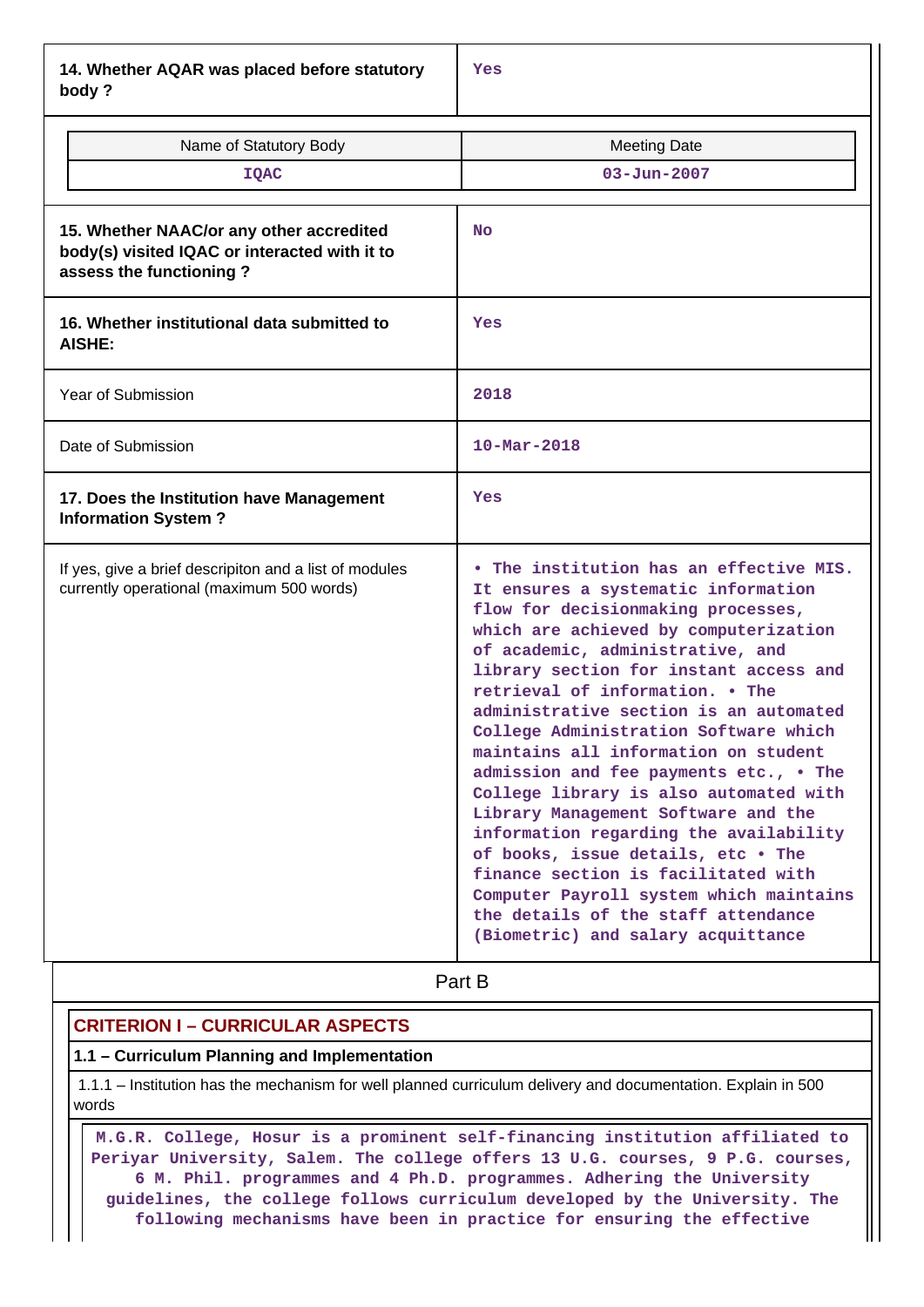**implementation of the curriculum: Advance planning of academic activities, Systematic analysis of students, Bridge courses, Parents Connect, Conference, Special Lecture to Students, Paper Presentation, Students Class Work, Role Play by the Students and Faculty Development Program, Industry - academia interaction lecture series etc. Submissions of lesson plan at the beginning of the every academic year followed by preparation of notes of lesson by the faculty ensure the effective planning, curriculum delivery and documentation of contents delivered. Distribution of lab manual and study materials to the students guarantees the better understanding of the courses. Availability of Question banks allows students to have a mock drill before the end semester examinations. Documentation of weekly test, model exam, Documentation of University exam performances, and evaluation of student assignments are done meticulously by the class tutors and the same is communicated to the parents. Departments ensure the availability notes, question banks and lab manuals at the department libraries for students.**

|                                  | 1.1.2 - Certificate/ Diploma Courses introduced during the academic year |                                                                                                                                                                          |                          |                             |                                                                 |                             |  |  |  |  |
|----------------------------------|--------------------------------------------------------------------------|--------------------------------------------------------------------------------------------------------------------------------------------------------------------------|--------------------------|-----------------------------|-----------------------------------------------------------------|-----------------------------|--|--|--|--|
|                                  | Certificate<br>Diploma Courses                                           |                                                                                                                                                                          | Dates of<br>Introduction | Duration                    | Focus on employ<br>ability/entreprene<br>urship                 | <b>Skill</b><br>Development |  |  |  |  |
|                                  | <b>NA</b>                                                                | <b>NA</b>                                                                                                                                                                | Nil                      | 0                           | <b>NA</b>                                                       | <b>NA</b>                   |  |  |  |  |
|                                  | 1.2 - Academic Flexibility                                               |                                                                                                                                                                          |                          |                             |                                                                 |                             |  |  |  |  |
|                                  | 1.2.1 - New programmes/courses introduced during the academic year       |                                                                                                                                                                          |                          |                             |                                                                 |                             |  |  |  |  |
|                                  |                                                                          | Programme/Course                                                                                                                                                         | Programme Specialization |                             | Dates of Introduction                                           |                             |  |  |  |  |
|                                  |                                                                          | Nill                                                                                                                                                                     |                          | <b>NA</b>                   |                                                                 | Nill                        |  |  |  |  |
|                                  |                                                                          |                                                                                                                                                                          |                          | No file uploaded.           |                                                                 |                             |  |  |  |  |
|                                  |                                                                          | 1.2.2 - Programmes in which Choice Based Credit System (CBCS)/Elective course system implemented at the<br>affiliated Colleges (if applicable) during the academic year. |                          |                             |                                                                 |                             |  |  |  |  |
|                                  |                                                                          | Name of programmes adopting<br><b>CBCS</b>                                                                                                                               | Programme Specialization |                             | Date of implementation of<br><b>CBCS/Elective Course System</b> |                             |  |  |  |  |
| Nill<br><b>Nill</b><br><b>NA</b> |                                                                          |                                                                                                                                                                          |                          |                             |                                                                 |                             |  |  |  |  |
|                                  |                                                                          | 1.2.3 - Students enrolled in Certificate/ Diploma Courses introduced during the year                                                                                     |                          |                             |                                                                 |                             |  |  |  |  |
|                                  |                                                                          |                                                                                                                                                                          | Certificate              |                             | Diploma Course                                                  |                             |  |  |  |  |
|                                  |                                                                          | <b>Number of Students</b>                                                                                                                                                |                          | Nil                         |                                                                 | Nil                         |  |  |  |  |
|                                  |                                                                          | 1.3 - Curriculum Enrichment                                                                                                                                              |                          |                             |                                                                 |                             |  |  |  |  |
|                                  |                                                                          | 1.3.1 - Value-added courses imparting transferable and life skills offered during the year                                                                               |                          |                             |                                                                 |                             |  |  |  |  |
|                                  |                                                                          | <b>Value Added Courses</b>                                                                                                                                               | Date of Introduction     |                             | Number of Students Enrolled                                     |                             |  |  |  |  |
|                                  |                                                                          | Spoken English                                                                                                                                                           | 03/07/2017               |                             |                                                                 | 35                          |  |  |  |  |
|                                  |                                                                          |                                                                                                                                                                          |                          | View File                   |                                                                 |                             |  |  |  |  |
|                                  |                                                                          | 1.3.2 - Field Projects / Internships under taken during the year                                                                                                         |                          |                             |                                                                 |                             |  |  |  |  |
|                                  |                                                                          | Project/Programme Title                                                                                                                                                  | Programme Specialization |                             | No. of students enrolled for Field<br>Projects / Internships    |                             |  |  |  |  |
|                                  |                                                                          | <b>BSC</b>                                                                                                                                                               | <b>HMCS</b>              |                             | 21                                                              |                             |  |  |  |  |
|                                  |                                                                          | <b>MSC</b>                                                                                                                                                               |                          | <b>APPLIED MICROBIOLOGY</b> |                                                                 | 25                          |  |  |  |  |
|                                  |                                                                          |                                                                                                                                                                          |                          | View File                   |                                                                 |                             |  |  |  |  |
|                                  |                                                                          |                                                                                                                                                                          |                          |                             |                                                                 |                             |  |  |  |  |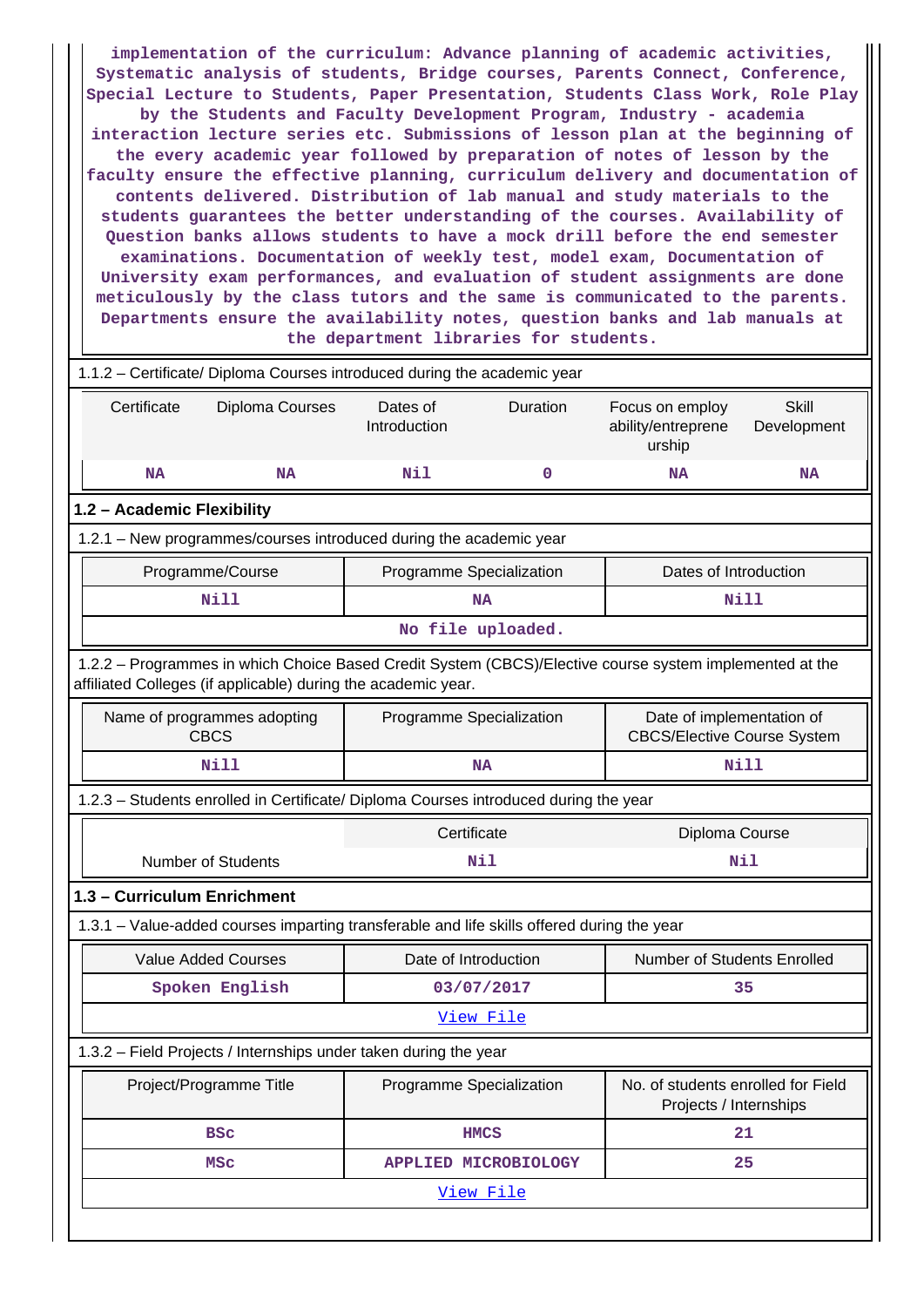| 1.4 - Feedback System                                                                                                                                                                                                                                                                                                                                                                                                                                                                                                                                                                                                                                                                                                                                                                                                                                                                                                                                                                                       |           |  |  |  |  |  |
|-------------------------------------------------------------------------------------------------------------------------------------------------------------------------------------------------------------------------------------------------------------------------------------------------------------------------------------------------------------------------------------------------------------------------------------------------------------------------------------------------------------------------------------------------------------------------------------------------------------------------------------------------------------------------------------------------------------------------------------------------------------------------------------------------------------------------------------------------------------------------------------------------------------------------------------------------------------------------------------------------------------|-----------|--|--|--|--|--|
| 1.4.1 – Whether structured feedback received from all the stakeholders.                                                                                                                                                                                                                                                                                                                                                                                                                                                                                                                                                                                                                                                                                                                                                                                                                                                                                                                                     |           |  |  |  |  |  |
| <b>Students</b>                                                                                                                                                                                                                                                                                                                                                                                                                                                                                                                                                                                                                                                                                                                                                                                                                                                                                                                                                                                             | Yes       |  |  |  |  |  |
| Teachers                                                                                                                                                                                                                                                                                                                                                                                                                                                                                                                                                                                                                                                                                                                                                                                                                                                                                                                                                                                                    | <b>No</b> |  |  |  |  |  |
| <b>Employers</b>                                                                                                                                                                                                                                                                                                                                                                                                                                                                                                                                                                                                                                                                                                                                                                                                                                                                                                                                                                                            | <b>No</b> |  |  |  |  |  |
| Alumni                                                                                                                                                                                                                                                                                                                                                                                                                                                                                                                                                                                                                                                                                                                                                                                                                                                                                                                                                                                                      | Yes       |  |  |  |  |  |
| Parents                                                                                                                                                                                                                                                                                                                                                                                                                                                                                                                                                                                                                                                                                                                                                                                                                                                                                                                                                                                                     | Yes       |  |  |  |  |  |
| 1.4.2 – How the feedback obtained is being analyzed and utilized for overall development of the institution?<br>(maximum 500 words)                                                                                                                                                                                                                                                                                                                                                                                                                                                                                                                                                                                                                                                                                                                                                                                                                                                                         |           |  |  |  |  |  |
| <b>Feedback Obtained</b><br>Our College recognizes and respects the feedback from all the stakeholders and<br>witnesses the feedback as the most important tool for the up gradation. The<br>obtained feedback from various stakeholders was analyzed scrupulously. Feedback<br>on curriculum and syllabus were discussed in meetings to review the adequacy<br>and viability of the existing courses and changes required if any were<br>discussed with all faculty members. The Principal send the consolidated<br>feedback to the University. Principal, IQAC and HoDs regularly monitor the<br>delivery of course content and syllabus completion based on the student's<br>feedback. Challenges faced in the delivery of syllabus and the head of the<br>institution continuously note the suggestions from teachers for syllabus up<br>gradation. Infrastructure facility (Laboratories/other amenities) up gradation<br>was carried out based on the feedback. Difficulties and issues in curriculum |           |  |  |  |  |  |

**placement registered students to strengthen the placement record through the Training and Placement Cell. Necessary steps were taken and initiated to have a complete alumni database. Hiccups in transportation to the rural areas were addressed based on the feedback received from the parents.**

**encouraged. Employability skill enhancement trainings were offered to the**

# **CRITERION II – TEACHING- LEARNING AND EVALUATION**

#### **2.1 – Student Enrolment and Profile**

 2.1.1 – Demand Ratio during the year Name of the Programme Programme Specialization Number of seats available Number of Application received Students Enrolled **BCom Commerce 280 245 245** [View File](https://assessmentonline.naac.gov.in/public/Postacc/Demand_ratio/17567_Demand_ratio_1640260597.xlsx)

## **2.2 – Catering to Student Diversity**

2.2.1 – Student - Full time teacher ratio (current year data)

| Year | Number of<br>students enrolled<br>in the institution<br>(UG) | Number of<br>students enrolled<br>in the institution<br>(PG) | Number of<br>fulltime teachers<br>available in the<br>institution<br>teaching only UG<br>courses | Number of<br>fulltime teachers<br>available in the<br>institution<br>teaching only PG<br>courses | Number of<br>teachers<br>teaching both UG<br>and PG courses |
|------|--------------------------------------------------------------|--------------------------------------------------------------|--------------------------------------------------------------------------------------------------|--------------------------------------------------------------------------------------------------|-------------------------------------------------------------|
| 2017 | 3707                                                         | 299                                                          | 76                                                                                               | Nill                                                                                             | 137                                                         |

### **2.3 – Teaching - Learning Process**

 2.3.1 – Percentage of teachers using ICT for effective teaching with Learning Management Systems (LMS), Elearning resources etc. (current year data)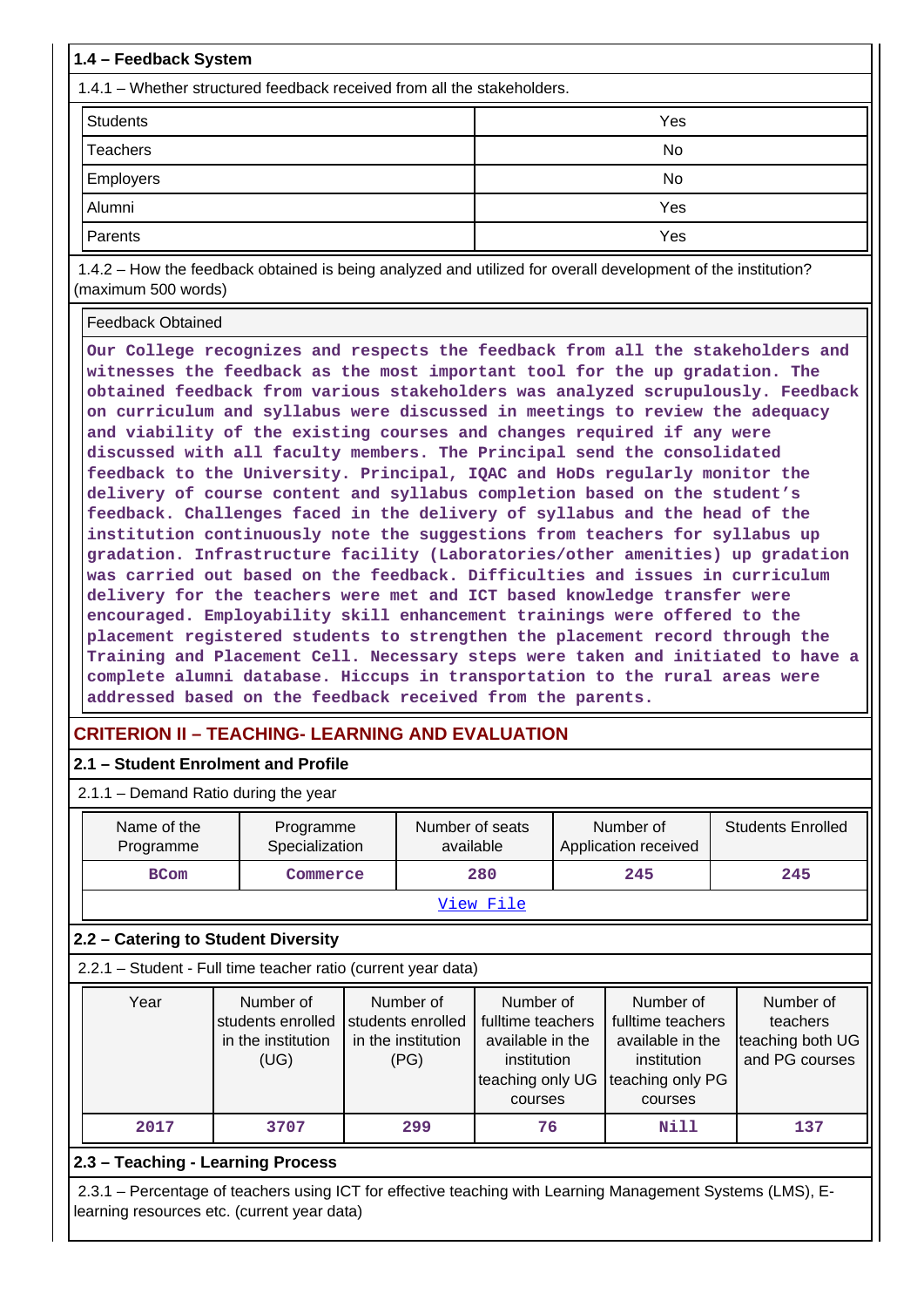| Number of<br><b>Teachers on Roll</b>                                                                                                                                                                                                                                                              | Number of<br>teachers using<br>ICT (LMS, e-<br>Resources)                                                                                                                                                                                                                                                                                                                                                                                                                                                                                                                                                                                |                 |                     | <b>ICT Tools and</b><br>resources<br>available | Number of ICT<br>enabled<br>Classrooms |      | Numberof smart<br>classrooms                                   |             | E-resources and<br>techniques used                                              |
|---------------------------------------------------------------------------------------------------------------------------------------------------------------------------------------------------------------------------------------------------------------------------------------------------|------------------------------------------------------------------------------------------------------------------------------------------------------------------------------------------------------------------------------------------------------------------------------------------------------------------------------------------------------------------------------------------------------------------------------------------------------------------------------------------------------------------------------------------------------------------------------------------------------------------------------------------|-----------------|---------------------|------------------------------------------------|----------------------------------------|------|----------------------------------------------------------------|-------------|---------------------------------------------------------------------------------|
| 142                                                                                                                                                                                                                                                                                               |                                                                                                                                                                                                                                                                                                                                                                                                                                                                                                                                                                                                                                          | 85              |                     | 4                                              | 8                                      |      |                                                                | <b>Nill</b> | 4                                                                               |
|                                                                                                                                                                                                                                                                                                   |                                                                                                                                                                                                                                                                                                                                                                                                                                                                                                                                                                                                                                          |                 |                     | View File of ICT Tools and resources           |                                        |      |                                                                |             |                                                                                 |
|                                                                                                                                                                                                                                                                                                   |                                                                                                                                                                                                                                                                                                                                                                                                                                                                                                                                                                                                                                          |                 |                     | View File of E-resources and techniques used   |                                        |      |                                                                |             |                                                                                 |
| 2.3.2 - Students mentoring system available in the institution? Give details. (maximum 500 words)                                                                                                                                                                                                 |                                                                                                                                                                                                                                                                                                                                                                                                                                                                                                                                                                                                                                          |                 |                     |                                                |                                        |      |                                                                |             |                                                                                 |
| • A structured mentoring system was followed with the proportion of 1:30 • The personal and academic details of<br>mentees were maintained • The slow learners were identified and the remedial classes were arranged • The<br>toppers were encouraged to secure gold medals and University ranks |                                                                                                                                                                                                                                                                                                                                                                                                                                                                                                                                                                                                                                          |                 |                     |                                                |                                        |      |                                                                |             |                                                                                 |
| Number of students enrolled in the                                                                                                                                                                                                                                                                | institution                                                                                                                                                                                                                                                                                                                                                                                                                                                                                                                                                                                                                              |                 |                     | Number of fulltime teachers                    |                                        |      |                                                                |             | Mentor: Mentee Ratio                                                            |
|                                                                                                                                                                                                                                                                                                   | 4006                                                                                                                                                                                                                                                                                                                                                                                                                                                                                                                                                                                                                                     |                 |                     |                                                | 142                                    |      |                                                                |             | 1:28                                                                            |
| 2.4 - Teacher Profile and Quality                                                                                                                                                                                                                                                                 |                                                                                                                                                                                                                                                                                                                                                                                                                                                                                                                                                                                                                                          |                 |                     |                                                |                                        |      |                                                                |             |                                                                                 |
| 2.4.1 – Number of full time teachers appointed during the year                                                                                                                                                                                                                                    |                                                                                                                                                                                                                                                                                                                                                                                                                                                                                                                                                                                                                                          |                 |                     |                                                |                                        |      |                                                                |             |                                                                                 |
| No. of sanctioned<br>Positions filled during<br>No. of filled positions<br>Vacant positions<br>positions<br>the current year                                                                                                                                                                      |                                                                                                                                                                                                                                                                                                                                                                                                                                                                                                                                                                                                                                          |                 |                     | No. of faculty with<br>Ph.D                    |                                        |      |                                                                |             |                                                                                 |
| 150                                                                                                                                                                                                                                                                                               |                                                                                                                                                                                                                                                                                                                                                                                                                                                                                                                                                                                                                                          | 128             | 8<br>14             |                                                |                                        |      |                                                                | 33          |                                                                                 |
|                                                                                                                                                                                                                                                                                                   | 2.4.2 - Honours and recognition received by teachers (received awards, recognition, fellowships at State, National,<br>International level from Government, recognised bodies during the year)<br>Year of Award<br>Name of full time teachers<br>Name of the award,<br>Designation<br>receiving awards from<br>fellowship, received from                                                                                                                                                                                                                                                                                                 |                 |                     |                                                |                                        |      |                                                                |             |                                                                                 |
|                                                                                                                                                                                                                                                                                                   |                                                                                                                                                                                                                                                                                                                                                                                                                                                                                                                                                                                                                                          |                 | international level | state level, national level,                   |                                        |      |                                                                |             | Government or recognized<br>bodies                                              |
| 2017                                                                                                                                                                                                                                                                                              |                                                                                                                                                                                                                                                                                                                                                                                                                                                                                                                                                                                                                                          |                 | <b>NA</b>           |                                                |                                        | Nill |                                                                | <b>NA</b>   |                                                                                 |
|                                                                                                                                                                                                                                                                                                   |                                                                                                                                                                                                                                                                                                                                                                                                                                                                                                                                                                                                                                          |                 |                     | No file uploaded.                              |                                        |      |                                                                |             |                                                                                 |
| 2.5 - Evaluation Process and Reforms                                                                                                                                                                                                                                                              |                                                                                                                                                                                                                                                                                                                                                                                                                                                                                                                                                                                                                                          |                 |                     |                                                |                                        |      |                                                                |             |                                                                                 |
| 2.5.1 – Number of days from the date of semester-end/ year- end examination till the declaration of results during<br>the year                                                                                                                                                                    |                                                                                                                                                                                                                                                                                                                                                                                                                                                                                                                                                                                                                                          |                 |                     |                                                |                                        |      |                                                                |             |                                                                                 |
| Programme Name                                                                                                                                                                                                                                                                                    |                                                                                                                                                                                                                                                                                                                                                                                                                                                                                                                                                                                                                                          | Programme Code  |                     | Semester/year                                  |                                        |      | Last date of the last<br>semester-end/year-<br>end examination |             | Date of declaration of<br>results of semester-<br>end/ year- end<br>examination |
| <b>BCom</b>                                                                                                                                                                                                                                                                                       |                                                                                                                                                                                                                                                                                                                                                                                                                                                                                                                                                                                                                                          | <b>COMMERCE</b> |                     |                                                | <b>APR/MAY/2018</b>                    |      | 18/05/2018                                                     |             | 18/06/2018                                                                      |
| <b>BCom</b>                                                                                                                                                                                                                                                                                       |                                                                                                                                                                                                                                                                                                                                                                                                                                                                                                                                                                                                                                          | <b>COMMERCE</b> |                     |                                                | NOV.DEC/2017                           |      | 24/11/2017                                                     |             | 02/01/2018                                                                      |
|                                                                                                                                                                                                                                                                                                   |                                                                                                                                                                                                                                                                                                                                                                                                                                                                                                                                                                                                                                          |                 |                     |                                                | View File                              |      |                                                                |             |                                                                                 |
|                                                                                                                                                                                                                                                                                                   |                                                                                                                                                                                                                                                                                                                                                                                                                                                                                                                                                                                                                                          |                 |                     |                                                |                                        |      |                                                                |             |                                                                                 |
|                                                                                                                                                                                                                                                                                                   | 2.5.2 – Reforms initiated on Continuous Internal Evaluation (CIE) system at the institutional level (250 words)<br>. Weekly tests were regularly conducted to assess the performance of the<br>students and the progress reports were sent to their parents . Assignments were<br>given to the students individually for evaluating their innovative knowledgeand<br>writing skills . Seminars for PG students were given to strengthen their<br>ability and enhance their cognitive skills . Internal marks were awarded based<br>on the overall performance in unit tests, assignments, seminars, attendance and<br>model examinations |                 |                     |                                                |                                        |      |                                                                |             |                                                                                 |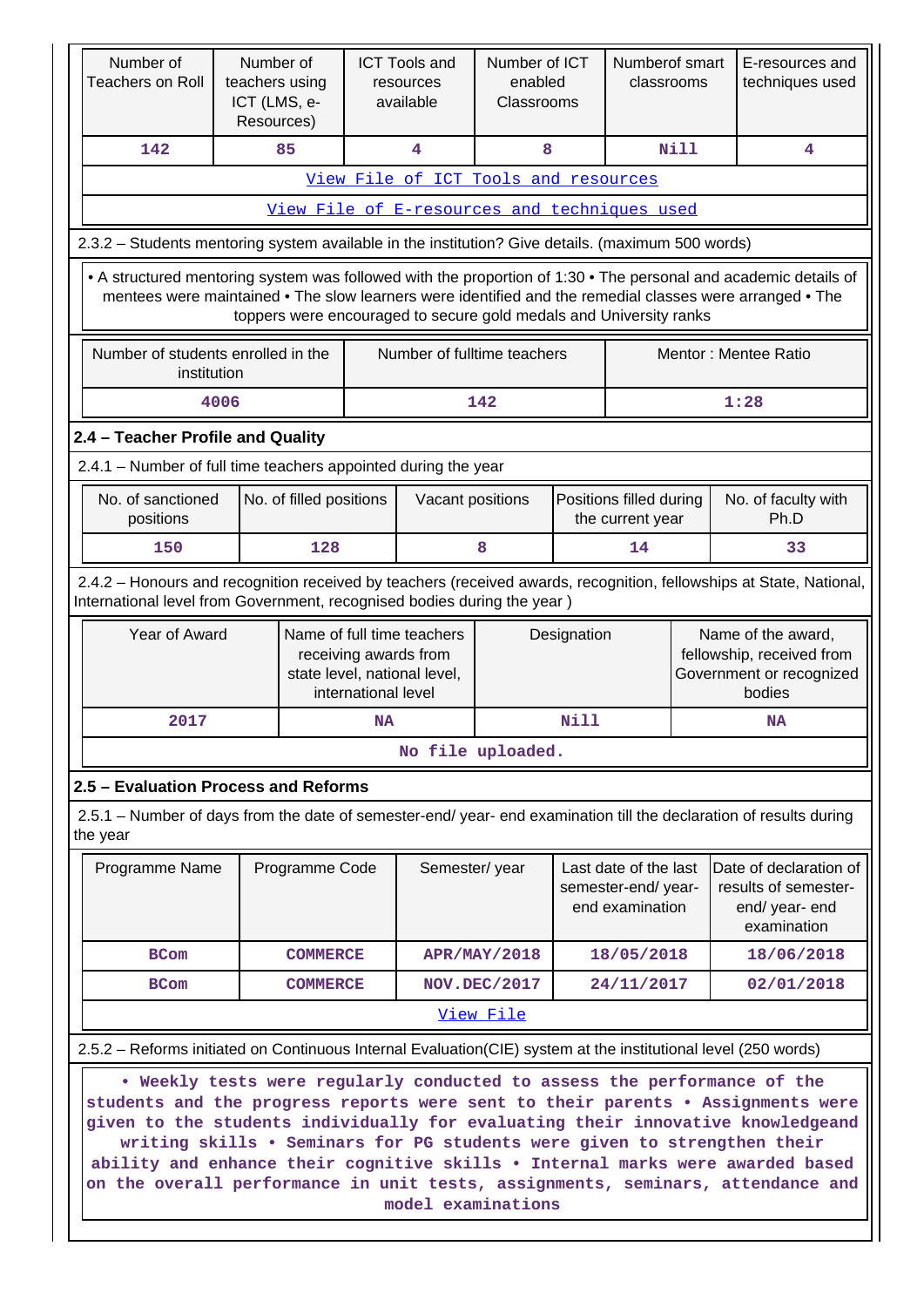2.5.3 – Academic calendar prepared and adhered for conduct of Examination and other related matters (250 words)

 **2.5.3 Academic calendar prepared and adhered for conduct of Examination and other related matters (250 words) • The college follows the schedule given by the University and adhering the same to conduct examinations and other related activities • A separate academic calendar is prepared and followed.The academic calendar is distributed to all the stakeholders by the beginning of every academic year • The calendar consists of essential information such as the commencement of the Unit test, Model exams, Semester Examinations (both Theory and Practical), Cultural Events and public holidays. • In addition to it, the College calendar provides data for teachers and students such as History of the College, list of courses offered under the Choice Based Credit System, Attendance Rules, Examination Norms, and important contact information. • The codes of conduct followed by the students were clearly mentioned in the College calendar.**

#### **2.6 – Student Performance and Learning Outcomes**

 2.6.1 – Program outcomes, program specific outcomes and course outcomes for all programs offered by the institution are stated and displayed in website of the institution (to provide the weblink)

<https://www.mgrcollege.ac.in/IQAC/2016-2017/chart2016.pdf>

#### 2.6.2 – Pass percentage of students

| Programme<br>Code | Programme<br>Name                                    | Programme<br>Specialization | Number of<br>students<br>appeared in the<br>final year<br>examination | Number of<br>students passed<br>in final year<br>examination | Pass Percentage |  |  |
|-------------------|------------------------------------------------------|-----------------------------|-----------------------------------------------------------------------|--------------------------------------------------------------|-----------------|--|--|
| <b>BA</b>         | <b>BA</b>                                            | <b>ENGLISH</b>              | 28                                                                    | 17                                                           | 61              |  |  |
| <b>BCA</b>        | <b>BCA</b><br><b>COMPUTER</b><br><b>APPLICATIONS</b> |                             | 149                                                                   | 106                                                          | 71              |  |  |
| View File         |                                                      |                             |                                                                       |                                                              |                 |  |  |

#### **2.7 – Student Satisfaction Survey**

 2.7.1 – Student Satisfaction Survey (SSS) on overall institutional performance (Institution may design the questionnaire) (results and details be provided as weblink)

<http://mgrcollege.ac.in/IQAC/2017-2018/chart2017.pdf>

## **CRITERION III – RESEARCH, INNOVATIONS AND EXTENSION**

#### **3.1 – Resource Mobilization for Research**

3.1.1 – Research funds sanctioned and received from various agencies, industry and other organisations

| Nature of the Project | <b>Duration</b> | Name of the funding<br>agency | Total grant<br>sanctioned | Amount received<br>during the year |  |
|-----------------------|-----------------|-------------------------------|---------------------------|------------------------------------|--|
| Major<br>Projects     | 1095            | <b>DST</b>                    | 2340000                   | 590000                             |  |
| No file uploaded.     |                 |                               |                           |                                    |  |

#### **3.2 – Innovation Ecosystem**

 3.2.1 – Workshops/Seminars Conducted on Intellectual Property Rights (IPR) and Industry-Academia Innovative practices during the year

| Title of workshop/seminar | Name of the Dept.         | Date       |
|---------------------------|---------------------------|------------|
| ICMR sponsored 6th        | PG and Research Centre in | 31/01/2018 |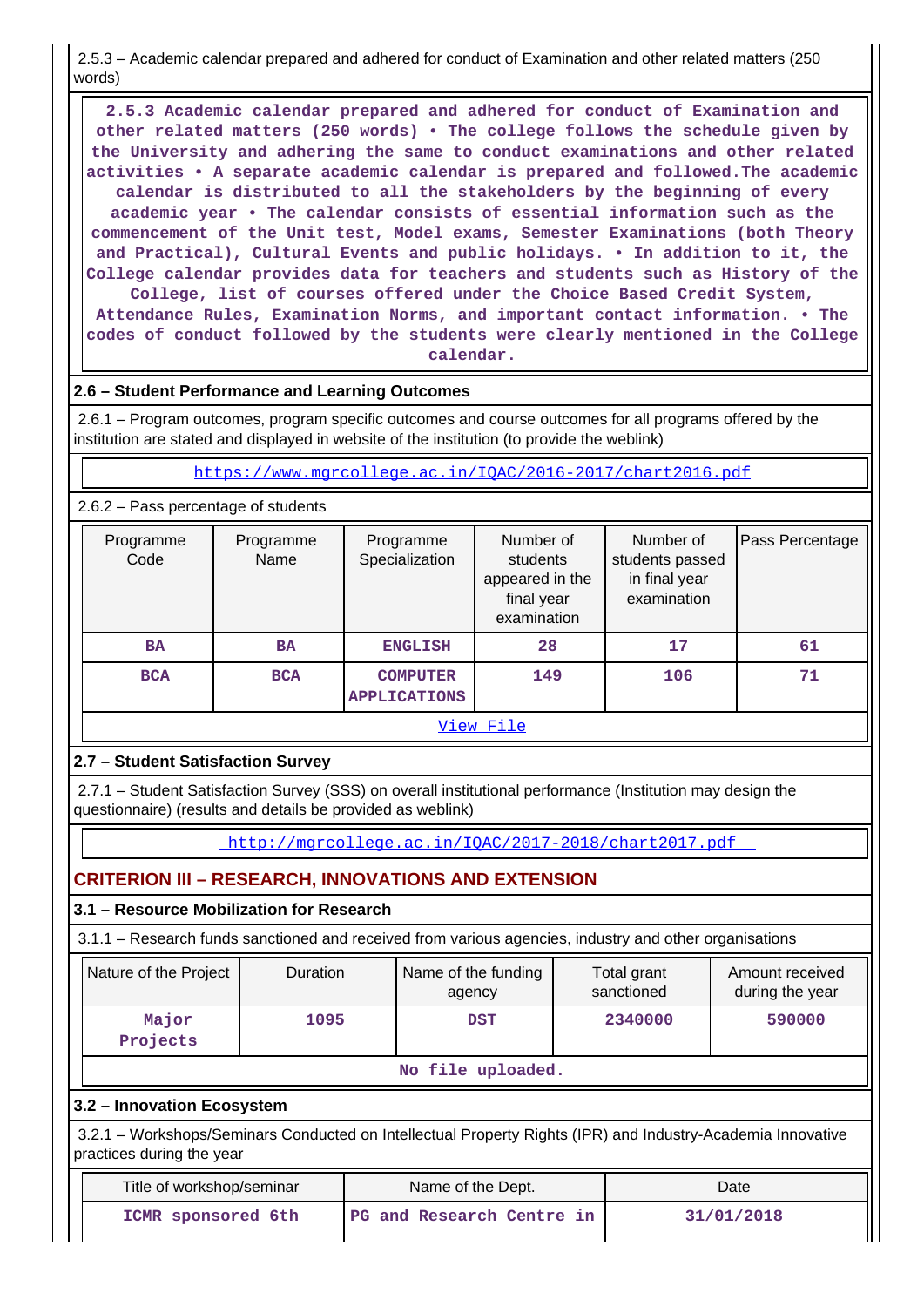| National Conference on<br>Emerging Trends and New<br>Challenges in<br>Biotechnology- Advances<br>in Biomaterials and<br>Applications                       |                                                                                                      |                 |                            | Biotechnology                             |                         |               |                        |   |                                   |
|------------------------------------------------------------------------------------------------------------------------------------------------------------|------------------------------------------------------------------------------------------------------|-----------------|----------------------------|-------------------------------------------|-------------------------|---------------|------------------------|---|-----------------------------------|
|                                                                                                                                                            | Two-day Lecture Workshop<br>on Recent Trends in<br>Microbiology and<br>Biotechnology                 |                 |                            | PG and Research Centre in<br>Microbiology |                         |               | 30/01/2018             |   |                                   |
|                                                                                                                                                            | 3.2.2 - Awards for Innovation won by Institution/Teachers/Research scholars/Students during the year |                 |                            |                                           |                         |               |                        |   |                                   |
| Title of the innovation                                                                                                                                    |                                                                                                      | Name of Awardee |                            | Awarding Agency                           |                         |               | Date of award          |   | Category                          |
| <b>NA</b>                                                                                                                                                  |                                                                                                      | <b>NA</b>       |                            |                                           | <b>NA</b>               |               | Nill                   |   | <b>NA</b>                         |
|                                                                                                                                                            |                                                                                                      |                 |                            |                                           | No file uploaded.       |               |                        |   |                                   |
| 3.2.3 - No. of Incubation centre created, start-ups incubated on campus during the year                                                                    |                                                                                                      |                 |                            |                                           |                         |               |                        |   |                                   |
| Incubation<br>Center                                                                                                                                       | Name                                                                                                 |                 |                            | Sponsered By                              | Name of the<br>Start-up |               | Nature of Start-<br>up |   | Date of<br>Commencement           |
| NA                                                                                                                                                         |                                                                                                      | <b>NA</b>       |                            | <b>NA</b>                                 | <b>NA</b>               |               | <b>NA</b>              |   | Nill                              |
|                                                                                                                                                            |                                                                                                      |                 |                            |                                           | No file uploaded.       |               |                        |   |                                   |
|                                                                                                                                                            | 3.3 - Research Publications and Awards                                                               |                 |                            |                                           |                         |               |                        |   |                                   |
|                                                                                                                                                            | 3.3.1 - Incentive to the teachers who receive recognition/awards                                     |                 |                            |                                           |                         |               |                        |   |                                   |
|                                                                                                                                                            | <b>State</b>                                                                                         |                 | National                   |                                           |                         | International |                        |   |                                   |
| 0                                                                                                                                                          |                                                                                                      |                 |                            | $\mathbf{0}$                              |                         |               |                        | 0 |                                   |
| 3.3.2 - Ph. Ds awarded during the year (applicable for PG College, Research Center)                                                                        |                                                                                                      |                 |                            |                                           |                         |               |                        |   |                                   |
|                                                                                                                                                            | Name of the Department                                                                               |                 |                            |                                           | Number of PhD's Awarded |               |                        |   |                                   |
|                                                                                                                                                            | PG and Research Centre in<br>Biotechnology                                                           |                 |                            |                                           |                         |               | 2                      |   |                                   |
|                                                                                                                                                            | Computer Applications                                                                                |                 |                            |                                           |                         |               | 1                      |   |                                   |
|                                                                                                                                                            |                                                                                                      | Tamil           |                            |                                           |                         |               | 1                      |   |                                   |
| 3.3.3 – Research Publications in the Journals notified on UGC website during the year                                                                      |                                                                                                      |                 |                            |                                           |                         |               |                        |   |                                   |
| <b>Type</b>                                                                                                                                                |                                                                                                      |                 | Department                 |                                           | Number of Publication   |               |                        |   | Average Impact Factor (if<br>any) |
| National                                                                                                                                                   |                                                                                                      |                 | Centre in<br>Biotechnology | PG and Research                           |                         | 8             |                        |   | 1.28                              |
|                                                                                                                                                            |                                                                                                      |                 |                            |                                           | View File               |               |                        |   |                                   |
| 3.3.4 – Books and Chapters in edited Volumes / Books published, and papers in National/International Conference<br>Proceedings per Teacher during the year |                                                                                                      |                 |                            |                                           |                         |               |                        |   |                                   |
|                                                                                                                                                            | Department                                                                                           |                 |                            |                                           |                         |               | Number of Publication  |   |                                   |
|                                                                                                                                                            |                                                                                                      | Tamil           |                            |                                           |                         |               | 2                      |   |                                   |
|                                                                                                                                                            |                                                                                                      | Mathematics     |                            |                                           |                         |               | $\mathbf{2}$           |   |                                   |
|                                                                                                                                                            |                                                                                                      | Microbiology    |                            |                                           |                         |               | 1                      |   |                                   |
|                                                                                                                                                            |                                                                                                      | Biotechnology   |                            |                                           |                         |               | 22                     |   |                                   |

Н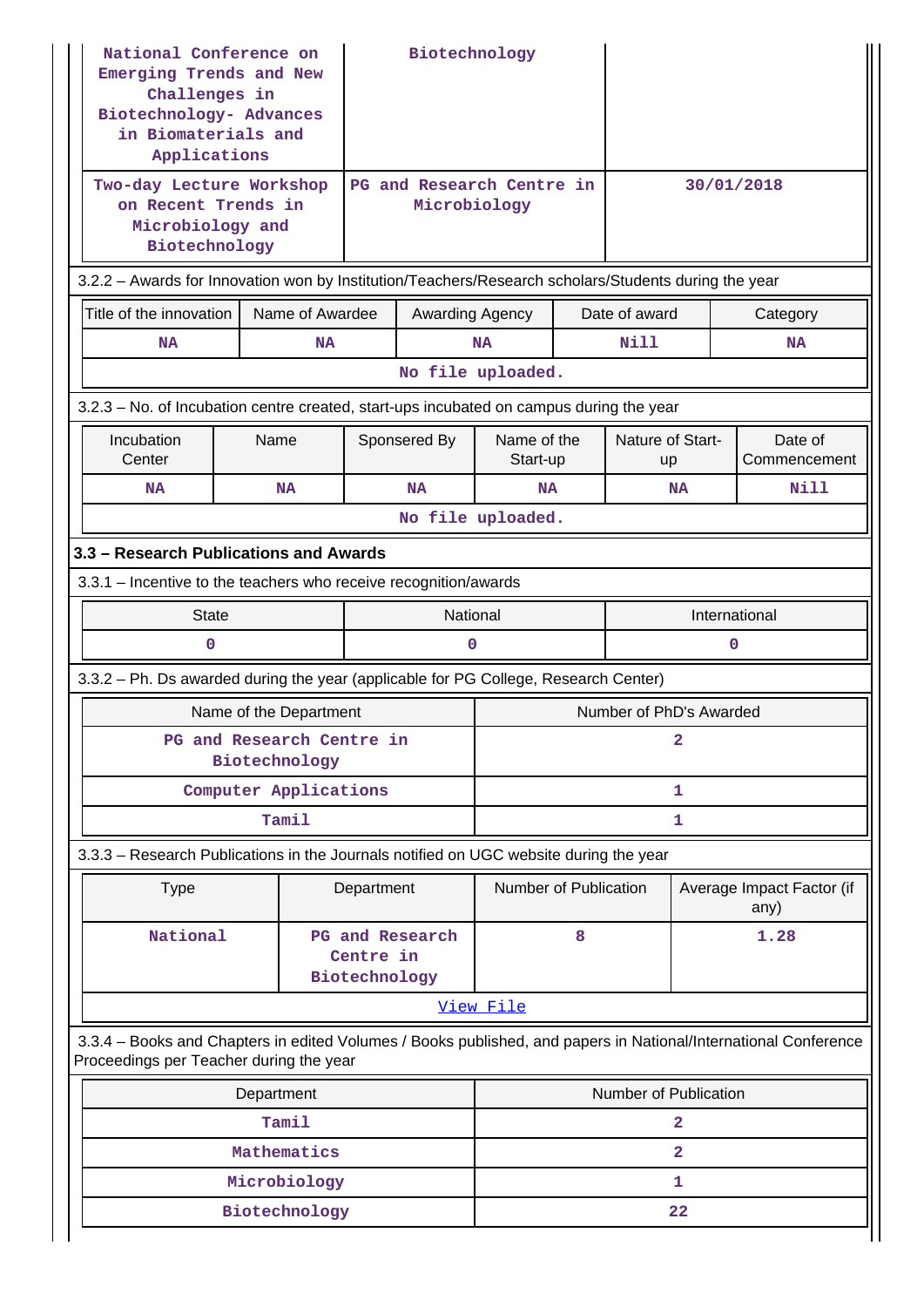#### **No file uploaded.**

 3.3.5 – Bibliometrics of the publications during the last Academic year based on average citation index in Scopus/ Web of Science or PubMed/ Indian Citation Index

| <u>WED OF SCIENCE OF FUDIVIEW THUMAN CHANOTENIQUE</u>                                                                                                          |                                                                         |                                                                                     |                        |                       |                                                                             |                                                                             |  |
|----------------------------------------------------------------------------------------------------------------------------------------------------------------|-------------------------------------------------------------------------|-------------------------------------------------------------------------------------|------------------------|-----------------------|-----------------------------------------------------------------------------|-----------------------------------------------------------------------------|--|
| Title of the<br>Paper                                                                                                                                          | Name of<br>Author                                                       | Title of journal                                                                    | Year of<br>publication | <b>Citation Index</b> | Institutional<br>affiliation as<br>mentioned in<br>the publication          | Number of<br>citations<br>excluding self<br>citation                        |  |
| Villous<br>chorion: A<br>potential<br>source for<br>pluripoten<br>t like<br>stromal<br>cells.                                                                  | Jaianand<br>K, Palaniy<br>andi M, Ta<br>bishIqbal<br>MD,<br>Balaji, P.  | J. Nat<br><b>ScBiol Med</b>                                                         | 2017                   | <b>Nill</b>           | PG and<br>Research<br>Centre in<br><b>Biotechnol</b><br>ogy, MGR<br>College | Nill                                                                        |  |
| View File                                                                                                                                                      |                                                                         |                                                                                     |                        |                       |                                                                             |                                                                             |  |
| 3.3.6 - h-Index of the Institutional Publications during the year. (based on Scopus/ Web of science)                                                           |                                                                         |                                                                                     |                        |                       |                                                                             |                                                                             |  |
| Title of the<br>Paper                                                                                                                                          | Name of<br>Author                                                       | Title of journal                                                                    | Year of<br>publication | h-index               | Number of<br>citations<br>excluding self<br>citation                        | Institutional<br>affiliation as<br>mentioned in<br>the publication          |  |
| Evaluation<br>$of anti -$<br>inflammato<br>ry and<br>anti<br>$-biofilm$<br>activity<br>of silver<br>nanopartic<br>le using W<br>attakakavo<br>lubilis<br>LINN. | WaseemIq<br>balKhanday<br>Madhanraj,<br>R., Eyini,<br>M.,<br>Balaji, P. | Int J<br>Pharma Bio<br>Sci                                                          | 2017                   | 24                    | 21                                                                          | PG and<br>Research<br>Centre in<br><b>Biotechnol</b><br>ogy, MGR<br>College |  |
|                                                                                                                                                                |                                                                         |                                                                                     | View File              |                       |                                                                             |                                                                             |  |
|                                                                                                                                                                |                                                                         | 3.3.7 - Faculty participation in Seminars/Conferences and Symposia during the year: |                        |                       |                                                                             |                                                                             |  |
|                                                                                                                                                                |                                                                         |                                                                                     |                        |                       |                                                                             |                                                                             |  |

| Number of Faculty               | International | National       | <b>State</b> | Local |
|---------------------------------|---------------|----------------|--------------|-------|
| Attended/Semi<br>nars/Workshops | 57            | 45             |              | Nill  |
| Presented<br>papers             | 11            | 8              | Nill         | Nill  |
| Resource<br>persons             | Nill          | 2              | Nill         | Nill  |
|                                 |               | $V_1 \sim V_2$ |              |       |

#### [View File](https://assessmentonline.naac.gov.in/public/Postacc/Faculty_participation/17567_Faculty_participation_1640320488.xlsx)

#### **3.4 – Extension Activities**

 3.4.1 – Number of extension and outreach programmes conducted in collaboration with industry, community and Non- Government Organisations through NSS/NCC/Red cross/Youth Red Cross (YRC) etc., during the year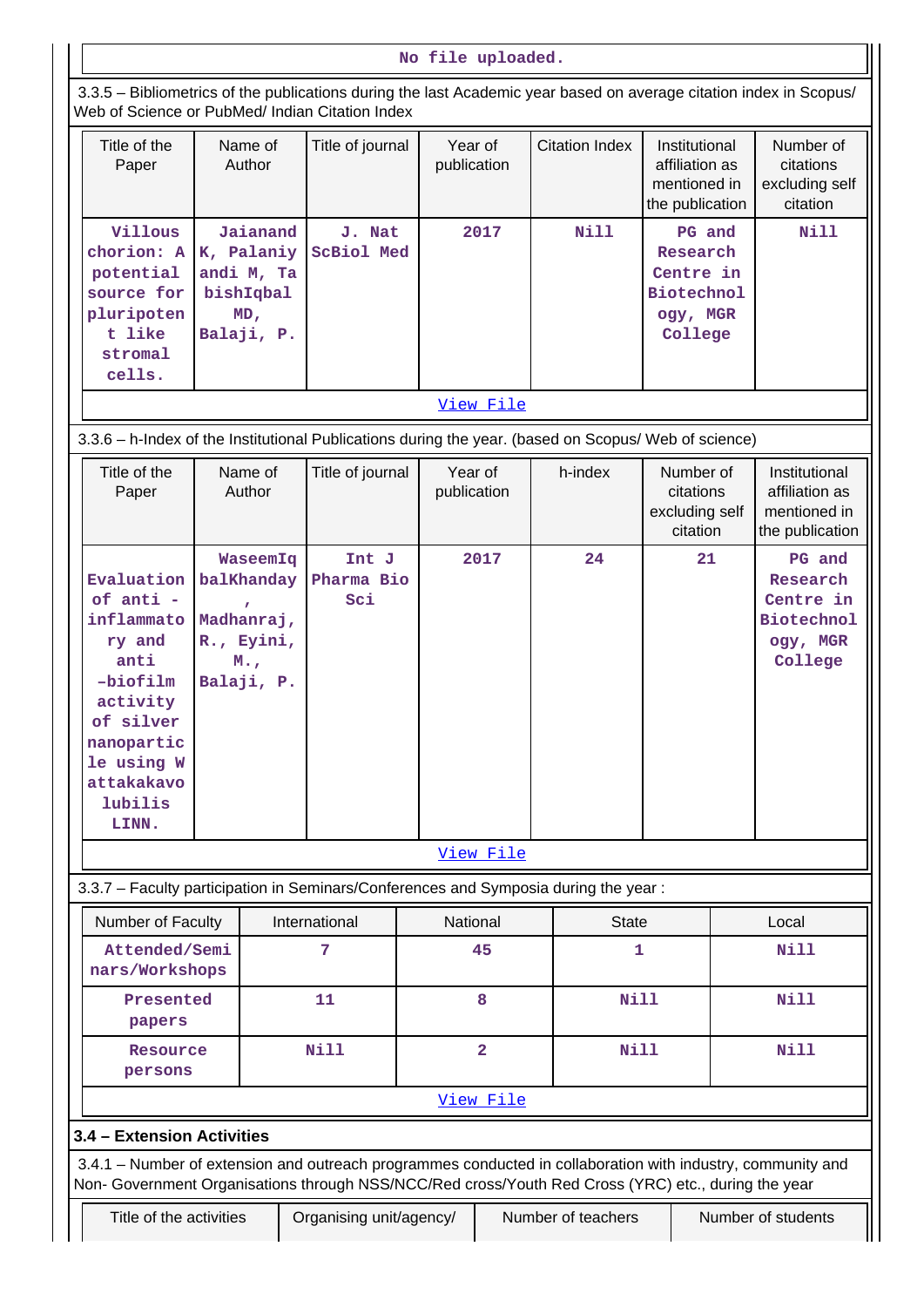|                                                                                                                                                                                                                |                         |                                                    | collaborating agency                        |                                                                                                   |                             | participated in such<br>activities |                                                         |            | participated in such<br>activities                                                                                     |  |
|----------------------------------------------------------------------------------------------------------------------------------------------------------------------------------------------------------------|-------------------------|----------------------------------------------------|---------------------------------------------|---------------------------------------------------------------------------------------------------|-----------------------------|------------------------------------|---------------------------------------------------------|------------|------------------------------------------------------------------------------------------------------------------------|--|
| Yoga day                                                                                                                                                                                                       |                         |                                                    | MGR College -<br>Hosur                      |                                                                                                   |                             | $\overline{2}$                     |                                                         |            | 500                                                                                                                    |  |
|                                                                                                                                                                                                                |                         |                                                    |                                             |                                                                                                   | View File                   |                                    |                                                         |            |                                                                                                                        |  |
| 3.4.2 - Awards and recognition received for extension activities from Government and other recognized bodies<br>during the year                                                                                |                         |                                                    |                                             |                                                                                                   |                             |                                    |                                                         |            |                                                                                                                        |  |
| Name of the activity                                                                                                                                                                                           |                         |                                                    |                                             | Award/Recognition<br><b>Awarding Bodies</b>                                                       |                             |                                    |                                                         |            | Number of students<br><b>Benefited</b>                                                                                 |  |
| <b>NA</b>                                                                                                                                                                                                      |                         |                                                    | <b>NA</b>                                   |                                                                                                   |                             | <b>NA</b>                          |                                                         |            | <b>Nill</b>                                                                                                            |  |
|                                                                                                                                                                                                                |                         |                                                    |                                             |                                                                                                   | No file uploaded.           |                                    |                                                         |            |                                                                                                                        |  |
| 3.4.3 - Students participating in extension activities with Government Organisations, Non-Government<br>Organisations and programmes such as Swachh Bharat, Aids Awareness, Gender Issue, etc. during the year |                         |                                                    |                                             |                                                                                                   |                             |                                    |                                                         |            |                                                                                                                        |  |
| Name of the scheme                                                                                                                                                                                             |                         | Organising unit/Agen<br>cy/collaborating<br>agency |                                             | Name of the activity                                                                              |                             |                                    | Number of teachers<br>participated in such<br>activites |            | Number of students<br>participated in such<br>activites                                                                |  |
| <b>NSS Regular</b><br>Activities                                                                                                                                                                               |                         | MGR College -<br>Hosur Hosur<br>Municipality       |                                             | <b>Bharath</b>                                                                                    | Swacch                      |                                    | $\overline{a}$                                          |            | 200                                                                                                                    |  |
| <b>NSS Regular</b><br>Activities                                                                                                                                                                               |                         | MGR College -<br>Hosur GH, Hosur                   |                                             | Donation Camp                                                                                     | <b>Blood</b>                |                                    | $\overline{a}$                                          |            | 50                                                                                                                     |  |
| No file uploaded.                                                                                                                                                                                              |                         |                                                    |                                             |                                                                                                   |                             |                                    |                                                         |            |                                                                                                                        |  |
| 3.5 - Collaborations                                                                                                                                                                                           |                         |                                                    |                                             |                                                                                                   |                             |                                    |                                                         |            |                                                                                                                        |  |
| 3.5.1 – Number of Collaborative activities for research, faculty exchange, student exchange during the year                                                                                                    |                         |                                                    |                                             |                                                                                                   |                             |                                    |                                                         |            |                                                                                                                        |  |
| Nature of activity                                                                                                                                                                                             |                         |                                                    | Participant                                 |                                                                                                   | Source of financial support |                                    | Duration                                                |            |                                                                                                                        |  |
| <b>NA</b>                                                                                                                                                                                                      |                         |                                                    | <b>NA</b><br><b>NA</b><br>No file uploaded. |                                                                                                   |                             | 0                                  |                                                         |            |                                                                                                                        |  |
|                                                                                                                                                                                                                |                         |                                                    |                                             |                                                                                                   |                             |                                    |                                                         |            |                                                                                                                        |  |
| 3.5.2 - Linkages with institutions/industries for internship, on-the- job training, project work, sharing of research<br>facilities etc. during the year                                                       |                         |                                                    |                                             |                                                                                                   |                             |                                    |                                                         |            |                                                                                                                        |  |
| Nature of linkage                                                                                                                                                                                              | Title of the<br>linkage |                                                    |                                             | Name of the<br>partnering<br>institution/<br>industry<br>/research lab<br>with contact<br>details | <b>Duration From</b>        |                                    | <b>Duration To</b>                                      |            | Participant                                                                                                            |  |
| Industry                                                                                                                                                                                                       | project work            | Student                                            |                                             | Global Pha<br>rmatechpvt<br>ltd, Sipcot<br>Ph. $I$ ,<br>Hosur, Tamil<br>Nadu 635126               | 01/12/2017                  |                                    |                                                         | 31/03/2018 | Siva V<br>Indhupriya V                                                                                                 |  |
|                                                                                                                                                                                                                |                         |                                                    |                                             |                                                                                                   | View File                   |                                    |                                                         |            |                                                                                                                        |  |
| houses etc. during the year                                                                                                                                                                                    |                         |                                                    |                                             |                                                                                                   |                             |                                    |                                                         |            | 3.5.3 - MoUs signed with institutions of national, international importance, other universities, industries, corporate |  |
| Organisation                                                                                                                                                                                                   |                         |                                                    | Date of MoU signed                          |                                                                                                   |                             | Purpose/Activities                 |                                                         |            | Number of<br>students/teachers                                                                                         |  |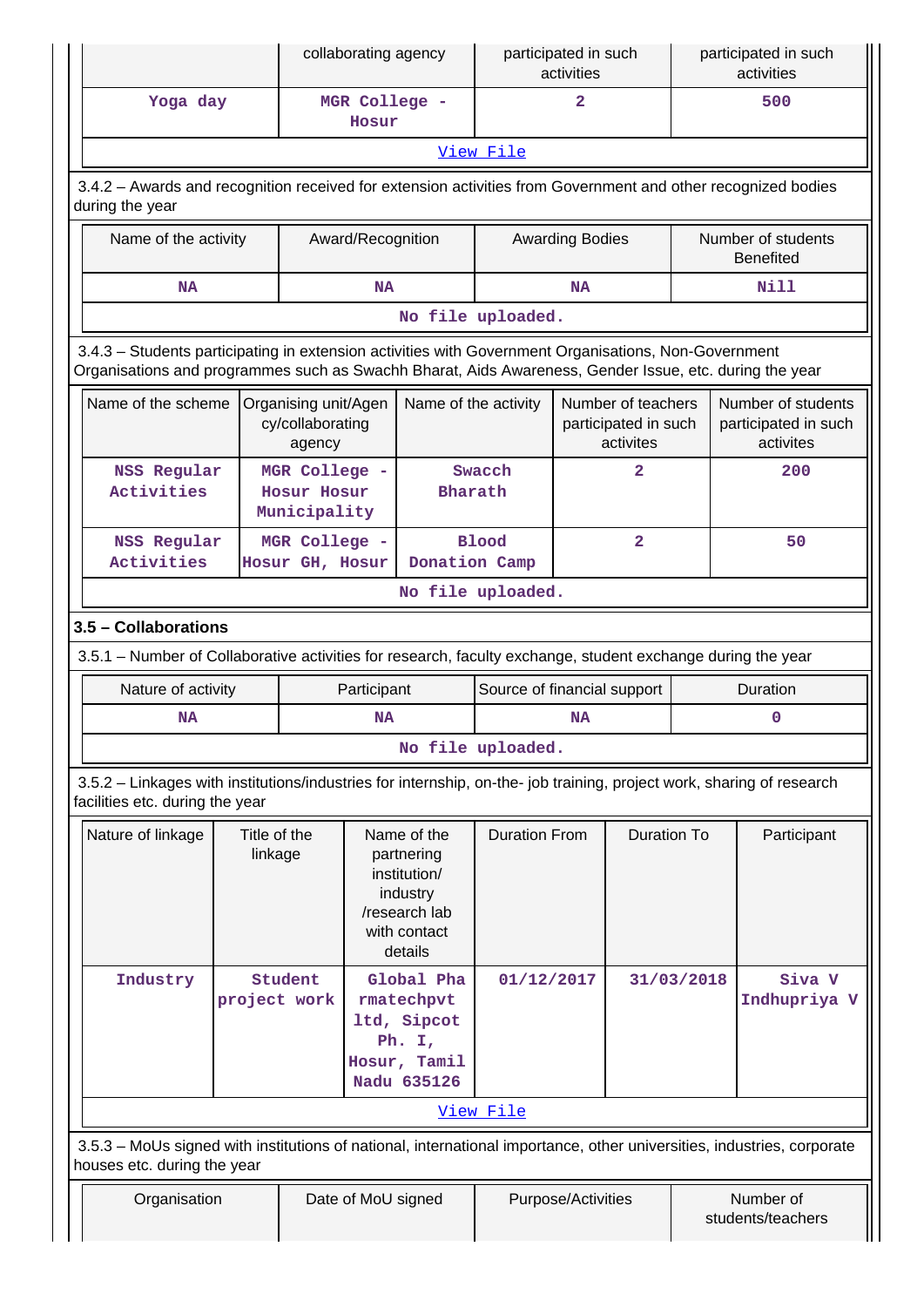|                                      |                                                                                                |                                                                                             |  |             |                                                |                                | participated under MoUs |
|--------------------------------------|------------------------------------------------------------------------------------------------|---------------------------------------------------------------------------------------------|--|-------------|------------------------------------------------|--------------------------------|-------------------------|
| <b>NA</b>                            |                                                                                                | <b>Nill</b>                                                                                 |  |             | <b>NA</b>                                      |                                | <b>Nill</b>             |
|                                      | No file uploaded.                                                                              |                                                                                             |  |             |                                                |                                |                         |
|                                      |                                                                                                | <b>CRITERION IV - INFRASTRUCTURE AND LEARNING RESOURCES</b>                                 |  |             |                                                |                                |                         |
| 4.1 - Physical Facilities            |                                                                                                |                                                                                             |  |             |                                                |                                |                         |
|                                      |                                                                                                | 4.1.1 - Budget allocation, excluding salary for infrastructure augmentation during the year |  |             |                                                |                                |                         |
|                                      | Budget allocated for infrastructure augmentation                                               |                                                                                             |  |             | Budget utilized for infrastructure development |                                |                         |
|                                      |                                                                                                | 120                                                                                         |  |             |                                                | 106                            |                         |
|                                      |                                                                                                | 4.1.2 - Details of augmentation in infrastructure facilities during the year                |  |             |                                                |                                |                         |
|                                      | <b>Facilities</b>                                                                              |                                                                                             |  |             |                                                | <b>Existing or Newly Added</b> |                         |
|                                      | Value of the equipment purchased<br>during the year (rs. in lakhs)                             |                                                                                             |  |             |                                                | Newly Added                    |                         |
|                                      |                                                                                                | Classrooms with Wi-Fi OR LAN                                                                |  |             |                                                | Existing                       |                         |
|                                      |                                                                                                | Campus Area                                                                                 |  |             |                                                | Existing                       |                         |
|                                      |                                                                                                | Class rooms                                                                                 |  |             |                                                | Existing                       |                         |
|                                      |                                                                                                | Laboratories                                                                                |  |             |                                                | Newly Added                    |                         |
|                                      |                                                                                                | Seminar halls with ICT facilities                                                           |  | Existing    |                                                |                                |                         |
|                                      | Number of important equipments<br>purchased (Greater than 1-0 lakh)<br>during the current year |                                                                                             |  | Existing    |                                                |                                |                         |
|                                      |                                                                                                |                                                                                             |  | View File   |                                                |                                |                         |
| 4.2 - Library as a Learning Resource |                                                                                                |                                                                                             |  |             |                                                |                                |                         |
|                                      |                                                                                                | 4.2.1 - Library is automated {Integrated Library Management System (ILMS)}                  |  |             |                                                |                                |                         |
| Name of the ILMS<br>software         |                                                                                                | Nature of automation (fully<br>or patially)                                                 |  |             | Version                                        |                                | Year of automation      |
| AutoLib                              |                                                                                                | Fully                                                                                       |  |             | 5.1                                            |                                | 2017                    |
| 4.2.2 - Library Services             |                                                                                                |                                                                                             |  |             |                                                |                                |                         |
| Library<br>Service Type              |                                                                                                | Existing                                                                                    |  |             | Newly Added                                    | Total                          |                         |
| Text<br><b>Books</b>                 | 33097                                                                                          | 1102797                                                                                     |  | 8           | 1280                                           | 33105                          | 1104077                 |
| Reference<br><b>Books</b>            | 5488                                                                                           | 3769038                                                                                     |  | <b>Nill</b> | <b>Nill</b>                                    | 5488                           | 3769038                 |
| e-Books                              | 3135000                                                                                        | 5900                                                                                        |  | <b>Nill</b> | Nill                                           | 3135000                        | 5900                    |
| Journals                             | 58                                                                                             | 92750                                                                                       |  | Nill        | Nill                                           | 58                             | 92750                   |
| $e-$<br>Journals                     | 6000                                                                                           | <b>Nill</b>                                                                                 |  | <b>Nill</b> | Nill                                           | 6000                           | <b>Nill</b>             |
| CD &<br>Video                        | 728                                                                                            | <b>Nill</b>                                                                                 |  | <b>Nill</b> | Nill                                           | 728                            | <b>Nill</b>             |
|                                      |                                                                                                |                                                                                             |  | View File   |                                                |                                |                         |

 4.2.3 – E-content developed by teachers such as: e-PG- Pathshala, CEC (under e-PG- Pathshala CEC (Under Graduate) SWAYAM other MOOCs platform NPTEL/NMEICT/any other Government initiatives & institutional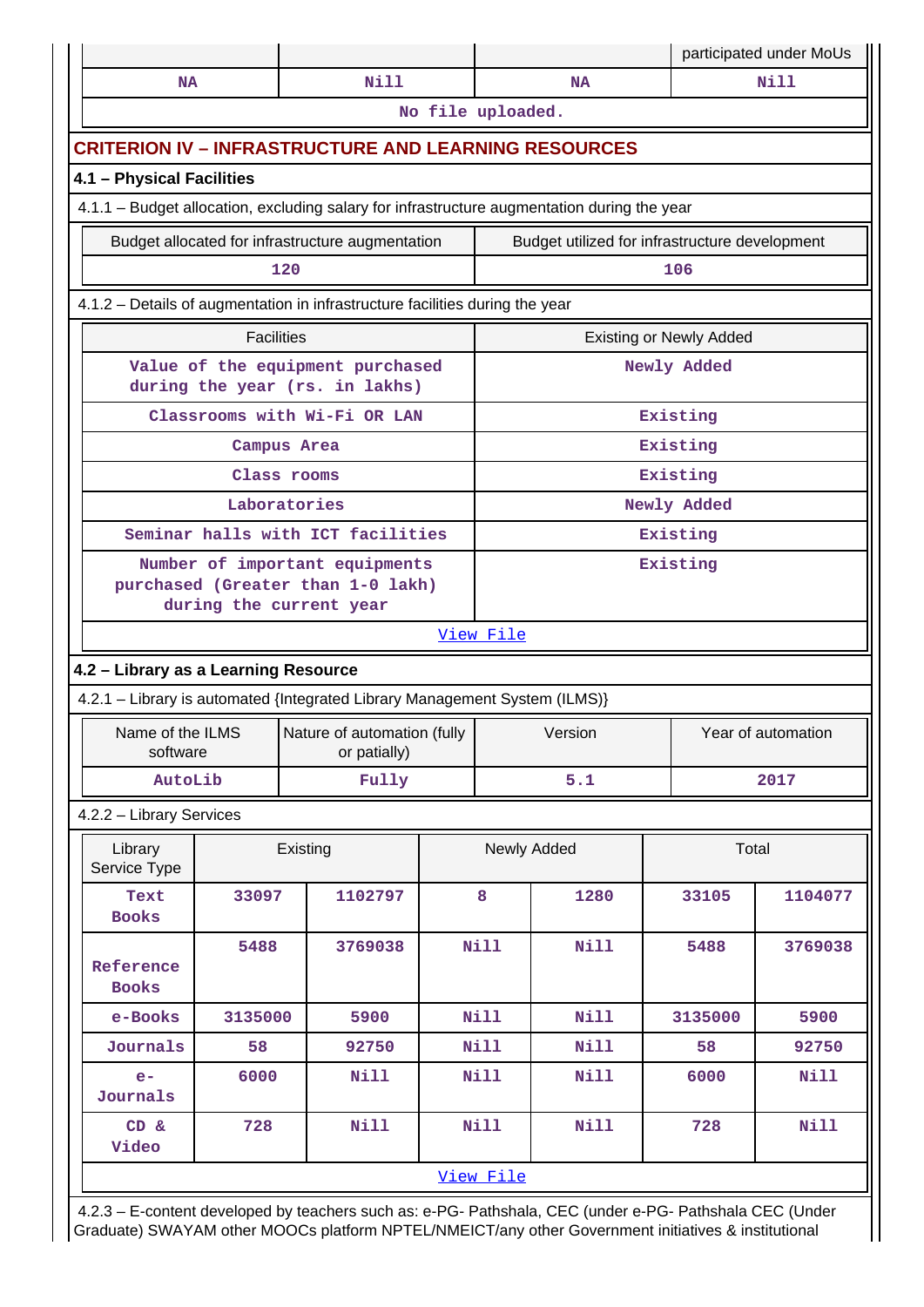| (Learning Management System (LMS) etc                                                                                                              |                                                                                                                                                                                                                                                                                                                                                                                                                                                                                                                                                                                                                                                                                                                                                                                                                                                                                                                                                                                                                                                                                                                                                                                                                                              |                 |                                                                  |                            |                                          |                                           |                 |                                                                |               |
|----------------------------------------------------------------------------------------------------------------------------------------------------|----------------------------------------------------------------------------------------------------------------------------------------------------------------------------------------------------------------------------------------------------------------------------------------------------------------------------------------------------------------------------------------------------------------------------------------------------------------------------------------------------------------------------------------------------------------------------------------------------------------------------------------------------------------------------------------------------------------------------------------------------------------------------------------------------------------------------------------------------------------------------------------------------------------------------------------------------------------------------------------------------------------------------------------------------------------------------------------------------------------------------------------------------------------------------------------------------------------------------------------------|-----------------|------------------------------------------------------------------|----------------------------|------------------------------------------|-------------------------------------------|-----------------|----------------------------------------------------------------|---------------|
|                                                                                                                                                    | Name of the Teacher                                                                                                                                                                                                                                                                                                                                                                                                                                                                                                                                                                                                                                                                                                                                                                                                                                                                                                                                                                                                                                                                                                                                                                                                                          |                 | Name of the Module                                               |                            | Platform on which module<br>is developed |                                           |                 | Date of launching e-<br>content                                |               |
| <b>NA</b>                                                                                                                                          |                                                                                                                                                                                                                                                                                                                                                                                                                                                                                                                                                                                                                                                                                                                                                                                                                                                                                                                                                                                                                                                                                                                                                                                                                                              |                 | <b>NA</b>                                                        |                            | <b>NA</b>                                |                                           |                 | <b>Nill</b>                                                    |               |
|                                                                                                                                                    |                                                                                                                                                                                                                                                                                                                                                                                                                                                                                                                                                                                                                                                                                                                                                                                                                                                                                                                                                                                                                                                                                                                                                                                                                                              |                 |                                                                  |                            | No file uploaded.                        |                                           |                 |                                                                |               |
| 4.3 - IT Infrastructure                                                                                                                            |                                                                                                                                                                                                                                                                                                                                                                                                                                                                                                                                                                                                                                                                                                                                                                                                                                                                                                                                                                                                                                                                                                                                                                                                                                              |                 |                                                                  |                            |                                          |                                           |                 |                                                                |               |
| 4.3.1 - Technology Upgradation (overall)                                                                                                           |                                                                                                                                                                                                                                                                                                                                                                                                                                                                                                                                                                                                                                                                                                                                                                                                                                                                                                                                                                                                                                                                                                                                                                                                                                              |                 |                                                                  |                            |                                          |                                           |                 |                                                                |               |
| <b>Type</b>                                                                                                                                        | <b>Total Co</b><br>mputers                                                                                                                                                                                                                                                                                                                                                                                                                                                                                                                                                                                                                                                                                                                                                                                                                                                                                                                                                                                                                                                                                                                                                                                                                   | Computer<br>Lab | Internet                                                         | <b>Browsing</b><br>centers | Computer<br>Centers                      | Office                                    | Departme<br>nts | Available<br><b>Bandwidt</b><br>h (MBPS/<br>GBPS)              | <b>Others</b> |
| Existin<br>g                                                                                                                                       | 217                                                                                                                                                                                                                                                                                                                                                                                                                                                                                                                                                                                                                                                                                                                                                                                                                                                                                                                                                                                                                                                                                                                                                                                                                                          | 3               | 234                                                              | $\mathbf{O}$               | $\mathbf 0$                              | $\overline{2}$                            | 15              | 300                                                            | $\mathbf 0$   |
| Added                                                                                                                                              | $\mathbf 0$                                                                                                                                                                                                                                                                                                                                                                                                                                                                                                                                                                                                                                                                                                                                                                                                                                                                                                                                                                                                                                                                                                                                                                                                                                  | $\mathbf 0$     | $\mathbf 0$                                                      | $\mathbf 0$                | 0                                        | $\mathbf 0$                               | $\mathbf 0$     | 0                                                              | 0             |
| Total                                                                                                                                              | 217                                                                                                                                                                                                                                                                                                                                                                                                                                                                                                                                                                                                                                                                                                                                                                                                                                                                                                                                                                                                                                                                                                                                                                                                                                          | 3               | 234                                                              | 0                          | $\mathbf 0$                              | 2                                         | 15              | 300                                                            | 0             |
| 4.3.2 - Bandwidth available of internet connection in the Institution (Leased line)                                                                |                                                                                                                                                                                                                                                                                                                                                                                                                                                                                                                                                                                                                                                                                                                                                                                                                                                                                                                                                                                                                                                                                                                                                                                                                                              |                 |                                                                  |                            |                                          |                                           |                 |                                                                |               |
|                                                                                                                                                    |                                                                                                                                                                                                                                                                                                                                                                                                                                                                                                                                                                                                                                                                                                                                                                                                                                                                                                                                                                                                                                                                                                                                                                                                                                              |                 |                                                                  |                            | 300 MBPS/ GBPS                           |                                           |                 |                                                                |               |
| 4.3.3 - Facility for e-content                                                                                                                     |                                                                                                                                                                                                                                                                                                                                                                                                                                                                                                                                                                                                                                                                                                                                                                                                                                                                                                                                                                                                                                                                                                                                                                                                                                              |                 |                                                                  |                            |                                          |                                           |                 |                                                                |               |
|                                                                                                                                                    | Name of the e-content development facility<br>Provide the link of the videos and media centre and<br>recording facility                                                                                                                                                                                                                                                                                                                                                                                                                                                                                                                                                                                                                                                                                                                                                                                                                                                                                                                                                                                                                                                                                                                      |                 |                                                                  |                            |                                          |                                           |                 |                                                                |               |
|                                                                                                                                                    |                                                                                                                                                                                                                                                                                                                                                                                                                                                                                                                                                                                                                                                                                                                                                                                                                                                                                                                                                                                                                                                                                                                                                                                                                                              | <b>NA</b>       |                                                                  |                            |                                          |                                           | Nill            |                                                                |               |
| 4.4 - Maintenance of Campus Infrastructure                                                                                                         |                                                                                                                                                                                                                                                                                                                                                                                                                                                                                                                                                                                                                                                                                                                                                                                                                                                                                                                                                                                                                                                                                                                                                                                                                                              |                 |                                                                  |                            |                                          |                                           |                 |                                                                |               |
| 4.4.1 - Expenditure incurred on maintenance of physical facilities and academic support facilities, excluding salary<br>component, during the year |                                                                                                                                                                                                                                                                                                                                                                                                                                                                                                                                                                                                                                                                                                                                                                                                                                                                                                                                                                                                                                                                                                                                                                                                                                              |                 |                                                                  |                            |                                          |                                           |                 |                                                                |               |
|                                                                                                                                                    | Assigned Budget on<br>academic facilities                                                                                                                                                                                                                                                                                                                                                                                                                                                                                                                                                                                                                                                                                                                                                                                                                                                                                                                                                                                                                                                                                                                                                                                                    |                 | Expenditure incurred on<br>maintenance of academic<br>facilities |                            |                                          | Assigned budget on<br>physical facilities |                 | Expenditure incurredon<br>maintenance of physical<br>facilites |               |
|                                                                                                                                                    | 5.5                                                                                                                                                                                                                                                                                                                                                                                                                                                                                                                                                                                                                                                                                                                                                                                                                                                                                                                                                                                                                                                                                                                                                                                                                                          |                 | 5.25                                                             |                            |                                          | 75                                        |                 | 71.58                                                          |               |
| 4.4.2 - Procedures and policies for maintaining and utilizing physical, academic and support facilities - laboratory,                              |                                                                                                                                                                                                                                                                                                                                                                                                                                                                                                                                                                                                                                                                                                                                                                                                                                                                                                                                                                                                                                                                                                                                                                                                                                              |                 |                                                                  |                            |                                          |                                           |                 |                                                                |               |
|                                                                                                                                                    | library, sports complex, computers, classrooms etc. (maximum 500 words) (information to be available in<br>institutional Website, provide link)<br>. The estate management team looks after the building construction and<br>supervise the new construction and extensions needed from time to time and for<br>the overall upkeep infrastructural facilities of the college. . The college has<br>different in-charges for maintaining eco-friendly garden, physical<br>infrastructure, internet and Wi-Fi facility, food court, parking zone, fine<br>arts, student's health care centre, boys and girls hostels, indoor stadium,<br>sports maintenance, RO water filter maintenance, rest rooms, girls waiting hall<br>and gymnasium etc. . The library is digitalized and all books are stacked using<br>bar codes and computer inventory catalogue for tracking available books and<br>reserving them to avail . Computer laboratory established and used to maintain<br>computers in the college. For the repair of computers and maintenance, the<br>college take assistance of technical experts and obsolete systems are disposed.<br>. Water supply and electrification system of the institution is being regularly<br>maintained. |                 |                                                                  |                            |                                          |                                           |                 |                                                                |               |
|                                                                                                                                                    |                                                                                                                                                                                                                                                                                                                                                                                                                                                                                                                                                                                                                                                                                                                                                                                                                                                                                                                                                                                                                                                                                                                                                                                                                                              |                 |                                                                  |                            | http://mgrcollege.ac.in/Library.html     |                                           |                 |                                                                |               |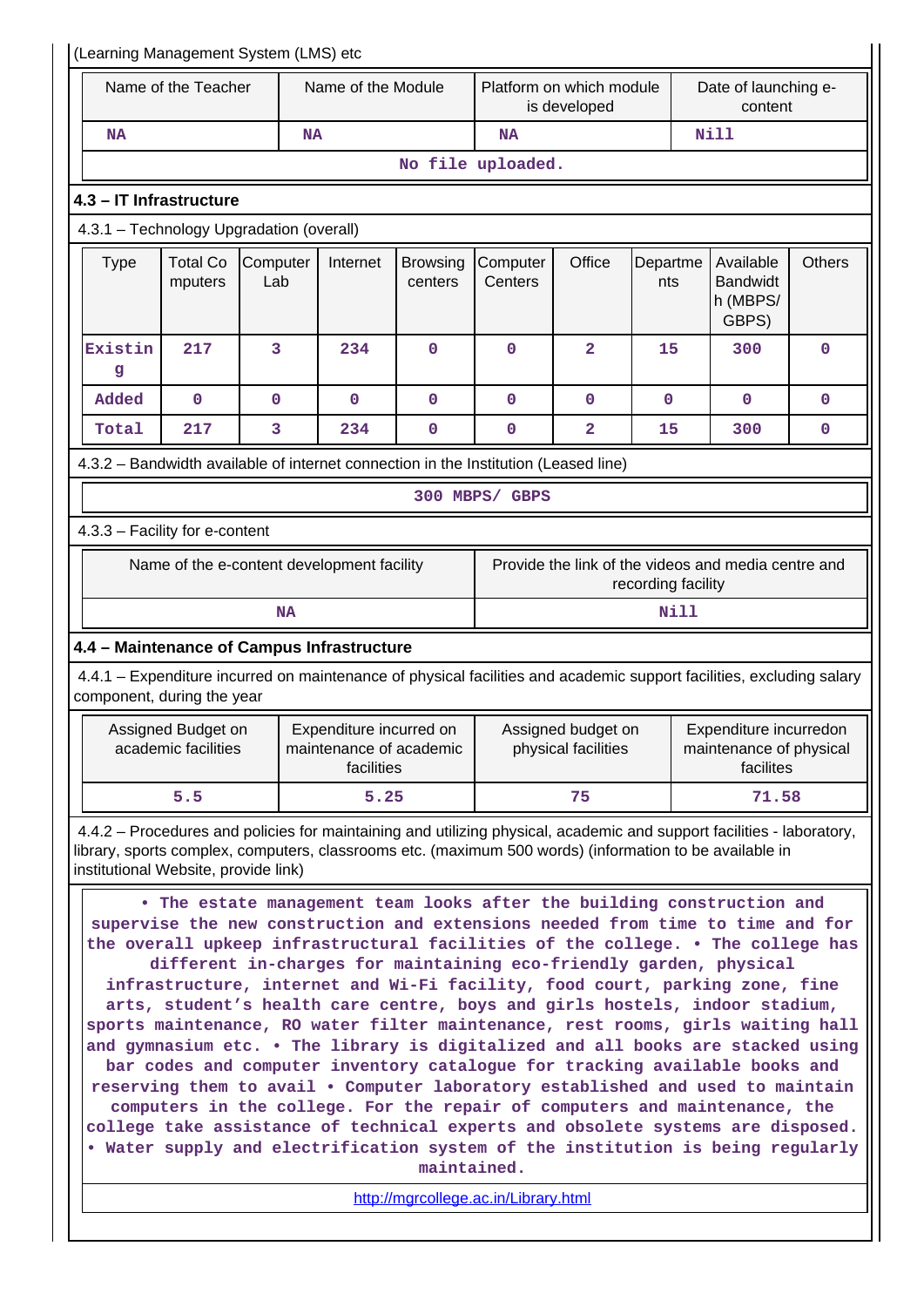## **CRITERION V – STUDENT SUPPORT AND PROGRESSION**

### **5.1 – Student Support**

#### 5.1.1 – Scholarships and Financial Support

|                                         | . .                                    |                    |                  |  |  |  |
|-----------------------------------------|----------------------------------------|--------------------|------------------|--|--|--|
|                                         | Name/Title of the scheme               | Number of students | Amount in Rupees |  |  |  |
| Financial Support<br>from institution   | <b>NA</b>                              |                    |                  |  |  |  |
| Financial Support<br>from Other Sources |                                        |                    |                  |  |  |  |
| a) National                             | <b>State Government</b><br>Scholarship | 201                | 1393280          |  |  |  |
| b) International                        | <b>NA</b>                              | Nill               |                  |  |  |  |
| No file uploaded.                       |                                        |                    |                  |  |  |  |

 5.1.2 – Number of capability enhancement and development schemes such as Soft skill development, Remedial coaching, Language lab, Bridge courses, Yoga, Meditation, Personal Counselling and Mentoring etc.,

| Name of the capability<br>enhancement scheme | Date of implemetation | Number of students<br>enrolled | Agencies involved        |  |  |
|----------------------------------------------|-----------------------|--------------------------------|--------------------------|--|--|
| Bridge Course                                | 12/06/2017            | 60                             | Department of<br>English |  |  |
| Yoga Meditation                              | 05/07/2017            | 639                            | NSS - MGR College        |  |  |
| View File                                    |                       |                                |                          |  |  |

 5.1.3 – Students benefited by guidance for competitive examinations and career counselling offered by the institution during the year

| Year              | Name of the<br>scheme | Number of<br>benefited<br>students for<br>competitive<br>examination | Number of<br>benefited<br>students by<br>career<br>counseling<br>activities | Number of<br>students who<br>have passedin<br>the comp. exam | Number of<br>studentsp placed |  |
|-------------------|-----------------------|----------------------------------------------------------------------|-----------------------------------------------------------------------------|--------------------------------------------------------------|-------------------------------|--|
| 2017              | NA                    | Nill                                                                 | Nill                                                                        | Nill                                                         | Nill                          |  |
| No file uploaded. |                       |                                                                      |                                                                             |                                                              |                               |  |

 5.1.4 – Institutional mechanism for transparency, timely redressal of student grievances, Prevention of sexual harassment and ragging cases during the year

| Total grievances received | Number of grievances redressed | Avg. number of days for grievance<br>redressal |
|---------------------------|--------------------------------|------------------------------------------------|
|                           | - 7                            |                                                |

#### **5.2 – Student Progression**

5.2.1 – Details of campus placement during the year

|                                    | On campus                             |                              |                                    | Off campus                            |                              |
|------------------------------------|---------------------------------------|------------------------------|------------------------------------|---------------------------------------|------------------------------|
| Nameof<br>organizations<br>visited | Number of<br>students<br>participated | Number of<br>stduents placed | Nameof<br>organizations<br>visited | Number of<br>students<br>participated | Number of<br>stduents placed |
|                                    | 25                                    | 20                           | <b>TIKONA</b>                      | 103                                   | 41                           |
| <b>TECHMAHINDRA</b>                |                                       |                              |                                    |                                       |                              |
|                                    |                                       |                              | View File                          |                                       |                              |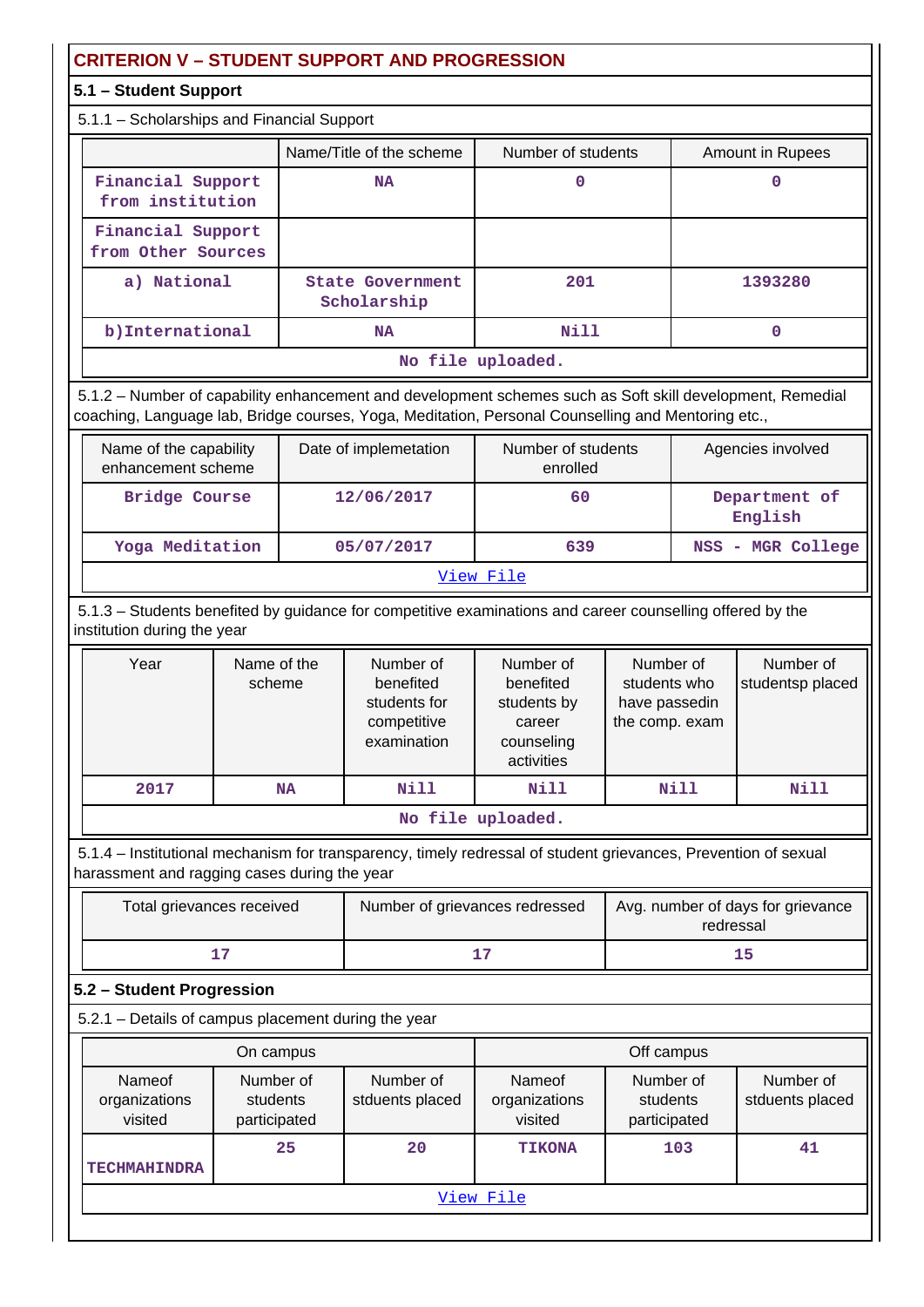| 5.2.2 – Student progression to higher education in percentage during the year                                                                                                                                                                       |                                                                                                                                                                                                                                                                                                                                                                                                                                                                                                                                                                                                                               |                             |            |                            |                                     |  |                                                                 |                                                                                                                    |  |
|-----------------------------------------------------------------------------------------------------------------------------------------------------------------------------------------------------------------------------------------------------|-------------------------------------------------------------------------------------------------------------------------------------------------------------------------------------------------------------------------------------------------------------------------------------------------------------------------------------------------------------------------------------------------------------------------------------------------------------------------------------------------------------------------------------------------------------------------------------------------------------------------------|-----------------------------|------------|----------------------------|-------------------------------------|--|-----------------------------------------------------------------|--------------------------------------------------------------------------------------------------------------------|--|
| Year                                                                                                                                                                                                                                                | Number of<br>students<br>enrolling into<br>higher education                                                                                                                                                                                                                                                                                                                                                                                                                                                                                                                                                                   | Programme<br>graduated from |            |                            | Depratment<br>graduated from        |  | Name of<br>institution joined                                   | Name of<br>programme<br>admitted to                                                                                |  |
| 2018                                                                                                                                                                                                                                                | 20                                                                                                                                                                                                                                                                                                                                                                                                                                                                                                                                                                                                                            | B.Sc., (Mat<br>hematics)    |            |                            | Mathematics                         |  | Govt.<br>College, Kri<br>shnagiri, Gov<br>t. College,<br>Hosur. | M.Sc., (Mat<br>hematics)                                                                                           |  |
|                                                                                                                                                                                                                                                     |                                                                                                                                                                                                                                                                                                                                                                                                                                                                                                                                                                                                                               |                             |            | View File                  |                                     |  |                                                                 |                                                                                                                    |  |
| 5.2.3 - Students qualifying in state/ national/ international level examinations during the year<br>(eg:NET/SET/SLET/GATE/GMAT/CAT/GRE/TOFEL/Civil Services/State Government Services)                                                              |                                                                                                                                                                                                                                                                                                                                                                                                                                                                                                                                                                                                                               |                             |            |                            |                                     |  |                                                                 |                                                                                                                    |  |
|                                                                                                                                                                                                                                                     | <b>Items</b>                                                                                                                                                                                                                                                                                                                                                                                                                                                                                                                                                                                                                  |                             |            |                            |                                     |  | Number of students selected/ qualifying                         |                                                                                                                    |  |
|                                                                                                                                                                                                                                                     | Nill                                                                                                                                                                                                                                                                                                                                                                                                                                                                                                                                                                                                                          |                             |            |                            |                                     |  | <b>Nill</b>                                                     |                                                                                                                    |  |
|                                                                                                                                                                                                                                                     |                                                                                                                                                                                                                                                                                                                                                                                                                                                                                                                                                                                                                               |                             |            | No file uploaded.          |                                     |  |                                                                 |                                                                                                                    |  |
| 5.2.4 - Sports and cultural activities / competitions organised at the institution level during the year                                                                                                                                            |                                                                                                                                                                                                                                                                                                                                                                                                                                                                                                                                                                                                                               |                             |            |                            |                                     |  |                                                                 |                                                                                                                    |  |
|                                                                                                                                                                                                                                                     | Activity                                                                                                                                                                                                                                                                                                                                                                                                                                                                                                                                                                                                                      |                             | Level      |                            |                                     |  | <b>Number of Participants</b>                                   |                                                                                                                    |  |
|                                                                                                                                                                                                                                                     | Group Dance                                                                                                                                                                                                                                                                                                                                                                                                                                                                                                                                                                                                                   |                             |            | Intra College              |                                     |  |                                                                 | 60                                                                                                                 |  |
|                                                                                                                                                                                                                                                     | <b>MIME</b>                                                                                                                                                                                                                                                                                                                                                                                                                                                                                                                                                                                                                   |                             |            | Intra College              |                                     |  |                                                                 | 35                                                                                                                 |  |
|                                                                                                                                                                                                                                                     | <b>SILAMBATTAM</b>                                                                                                                                                                                                                                                                                                                                                                                                                                                                                                                                                                                                            |                             |            | Intra College              |                                     |  |                                                                 | 50                                                                                                                 |  |
|                                                                                                                                                                                                                                                     |                                                                                                                                                                                                                                                                                                                                                                                                                                                                                                                                                                                                                               |                             |            | No file uploaded.          |                                     |  |                                                                 |                                                                                                                    |  |
| 5.3 - Student Participation and Activities                                                                                                                                                                                                          |                                                                                                                                                                                                                                                                                                                                                                                                                                                                                                                                                                                                                               |                             |            |                            |                                     |  |                                                                 |                                                                                                                    |  |
| 5.3.1 - Number of awards/medals for outstanding performance in sports/cultural activities at national/international<br>level (award for a team event should be counted as one)                                                                      |                                                                                                                                                                                                                                                                                                                                                                                                                                                                                                                                                                                                                               |                             |            |                            |                                     |  |                                                                 |                                                                                                                    |  |
| Year                                                                                                                                                                                                                                                | Name of the<br>award/medal                                                                                                                                                                                                                                                                                                                                                                                                                                                                                                                                                                                                    | National/<br>Internaional   | awards for | Number of<br><b>Sports</b> | Number of<br>awards for<br>Cultural |  | Student ID<br>number                                            | Name of the<br>student                                                                                             |  |
| 2017                                                                                                                                                                                                                                                | <b>NATIONAL</b><br><b>RURAL</b><br><b>GAMES 2017</b>                                                                                                                                                                                                                                                                                                                                                                                                                                                                                                                                                                          | National                    |            | 1                          | <b>Nill</b>                         |  | 15UCA1156                                                       | Nandha<br>kumar P                                                                                                  |  |
|                                                                                                                                                                                                                                                     |                                                                                                                                                                                                                                                                                                                                                                                                                                                                                                                                                                                                                               |                             |            | View File                  |                                     |  |                                                                 |                                                                                                                    |  |
| the institution (maximum 500 words)                                                                                                                                                                                                                 |                                                                                                                                                                                                                                                                                                                                                                                                                                                                                                                                                                                                                               |                             |            |                            |                                     |  |                                                                 | 5.3.2 - Activity of Student Council & representation of students on academic & administrative bodies/committees of |  |
| various academic and cultural events. The student representatives of IQAC and<br>quality of education. They strongly adhere to anti-ragging policy and are being<br>implemented through true spirit of actions taken by authorities. It helps us to | The students of various disciplines play a significant role in developing the<br>hidden talents of their community through the department association such as<br>Eco-Club, Fine Arts Club and Women Empowerment Cell. The department<br>associations are actively run by the President, General Secretary and<br>Treasurer. Students play a vibrant role in organizing and participating in<br>Anti-Ragging Cell are prime responsible for initiating, planning and<br>supervising various activities, which helps the institution to enhance the<br>build and maintain a cordial and conducive atmosphere inside the campus. |                             |            |                            |                                     |  |                                                                 |                                                                                                                    |  |
| 5.4 - Alumni Engagement                                                                                                                                                                                                                             |                                                                                                                                                                                                                                                                                                                                                                                                                                                                                                                                                                                                                               |                             |            |                            |                                     |  |                                                                 |                                                                                                                    |  |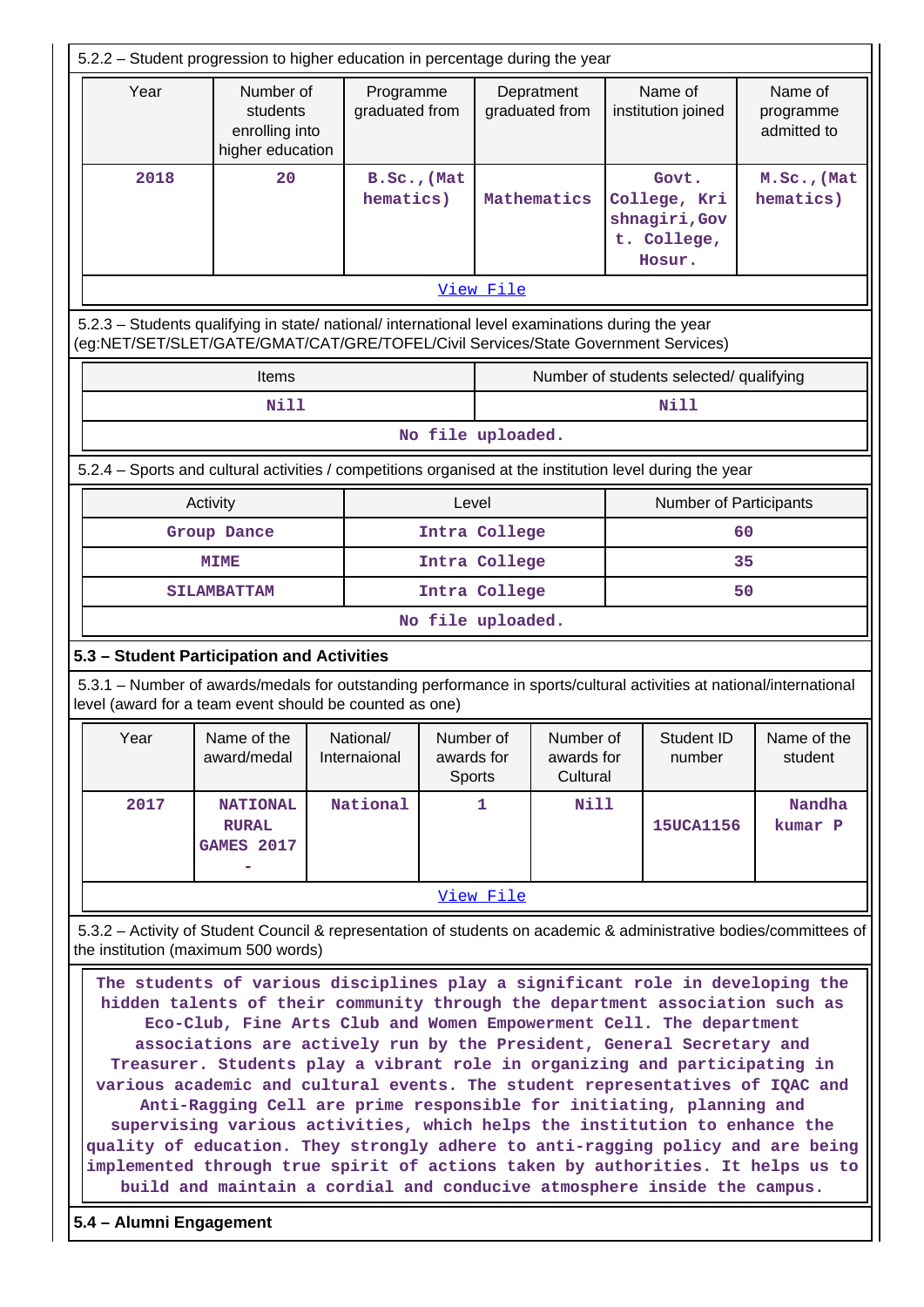5.4.1 – Whether the institution has registered Alumni Association?

 **Yes**

 **The alumni's role is pivotal for the overall development of the institution. The registered alumni association has a structured organizational behaviour and functioning with a senior most alumnus as its President. As the alumni is an effective role model that can be easily accepted by students, experience shared by the alumni with students in corporate life and business environment is always a motivating factor for students and handy to upgrade themselves in the respective skill sets. Hence, our alumni are often invited to share their experience with students regularly. The alumni association conducts periodical meetings to strengthen the alumni database and rapport with them. Alumni are often invited by the Training and Placement cell to improve the soft skills of the students by conducting mock interviews, pep – talk and office etiquettes. Prominent alumni are invited to grace seminars and symposia. A significant number of alumni working as faculty members and heading some departments in the college are an added advantage.**

5.4.2 – No. of enrolled Alumni:

**1334**

5.4.3 – Alumni contribution during the year (in Rupees) :

**667000**

5.4.4 – Meetings/activities organized by Alumni Association :

 **Mock Interview - Mr. Niranjan, Infosys Mock GD - Mr. Balaji Singh, Episource Corporate Etiquette - Mr. Sai Venkat Prasad, Infosys**

**CRITERION VI – GOVERNANCE, LEADERSHIP AND MANAGEMENT**

#### **6.1 – Institutional Vision and Leadership**

 6.1.1 – Mention two practices of decentralization and participative management during the last year (maximum 500 words)

 **1. Decentralization Our Institution has a mechanism for delegating authority and providing operational sovereignty to all the functionaries at various levels to work towards decentralized governance system. • Principal Level The Governing Body delegates all the academic powers and operational decisions based on the policy to the Head of the Institution in order to attain the vision and mission of the institution. The Principal formulates common working procedures and entrusts the implementation with the faculty members. • HoDs Level The heads of various departments ensure the smooth functioning of the academic activities of various disciplines and involve in various academic committees viz. IQAC, Anti-Raging Cell, Student Disciplinary Committees and Women Empowerment Committee. • Faculty Level Faculty members are given prime importance to represent in various academic activities and allowed to conduct various programs to exhibit their abilities and hidden talents. They are encouraged to develop leadership skills by being in-charge of various academic, co-curricular, and extra-curricular activities. • Students Level Students are empowered to play an active role as the coordinators of co-curricular , extracurricular activities, Placement cell and social service groups like NSS, RRC, YRC etc., 2. Participative management Our institution promotes a culture of participative management by involving the staff and students in various activities. All decisions of the institution are governed by the rules and regulations of the management. Students and faculty are allowed to express their suggestions to equip the excellence in all aspects. • Strategic Level The Principal, HoDs and staff members are extensively involved in defining the policies, procedures, framing guidelines and rules regulations pertaining to**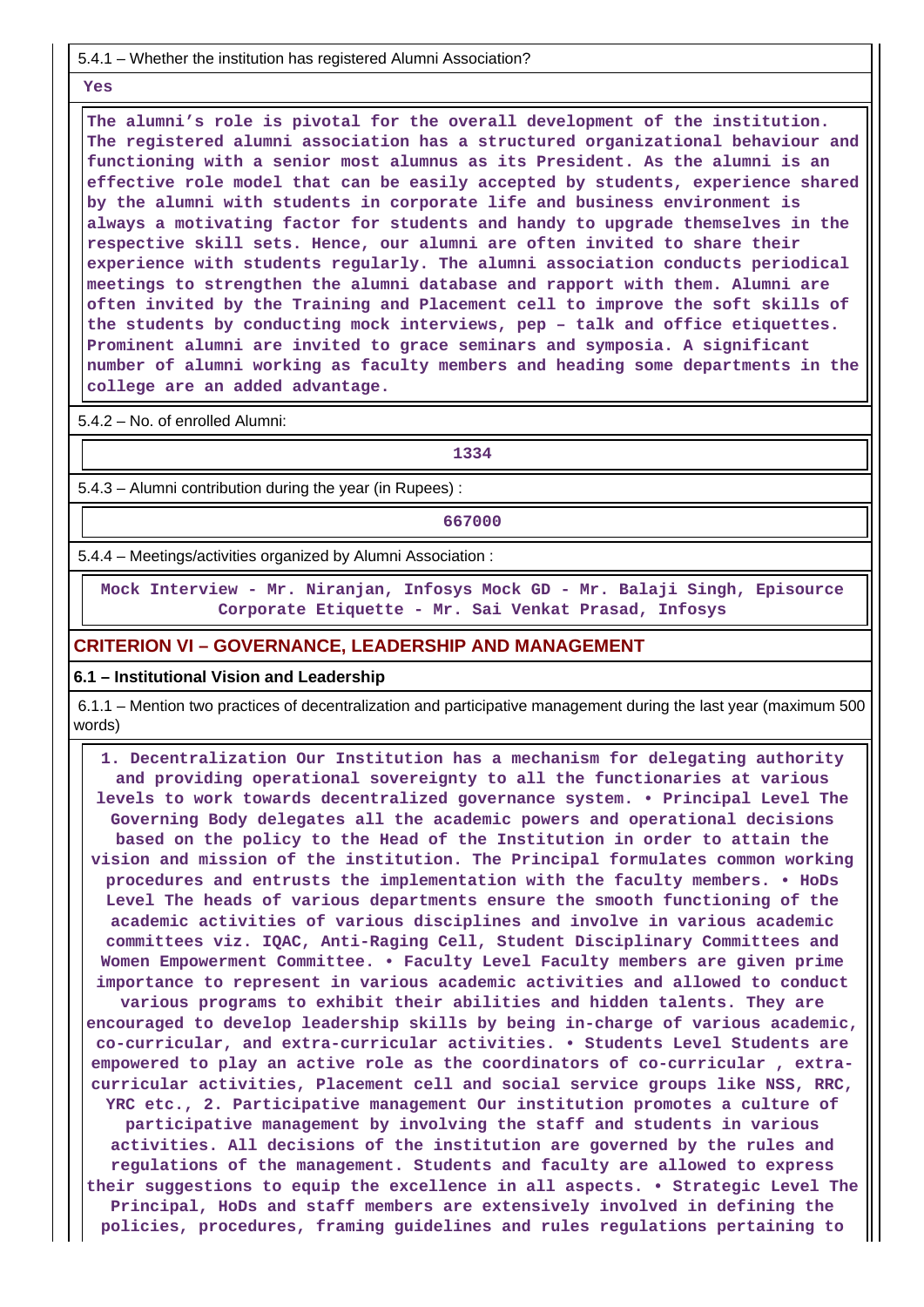**admission, placement, discipline, grievance, counselling, training development, and library services etc., and effective implementation of the same to ensure the smooth and systematic running of the institution. • Functional Level The faculty members participate in sharing the knowledge by updating and discussing on the emerging trends in technology during FDP. The faculty members to excel and share their knowledge submit the collaborative research proposals to the funding agencies / papers for publication. • Operational level The Governing Body gives suggestions and monitors the procurement, introduction of new programs and welfare activities and the Principal is responsible for academic, non-academic and administrative activities of the institution.**

6.1.2 – Does the institution have a Management Information System (MIS)?

*Yes* 

#### **6.2 – Strategy Development and Deployment**

6.2.1 – Quality improvement strategies adopted by the institution for each of the following (with in 100 words each):

| <b>Strategy Type</b>                                          | <b>Details</b>                                                                                                                                                                                                                                                                                                                                                                                                                                                                                                                                                                                                                                                                                                                                                                                                                                                                                                                                                                                                                                                                                                                                                                                                                                                                                                                                                                                                                                                                                                                                                                                                       |
|---------------------------------------------------------------|----------------------------------------------------------------------------------------------------------------------------------------------------------------------------------------------------------------------------------------------------------------------------------------------------------------------------------------------------------------------------------------------------------------------------------------------------------------------------------------------------------------------------------------------------------------------------------------------------------------------------------------------------------------------------------------------------------------------------------------------------------------------------------------------------------------------------------------------------------------------------------------------------------------------------------------------------------------------------------------------------------------------------------------------------------------------------------------------------------------------------------------------------------------------------------------------------------------------------------------------------------------------------------------------------------------------------------------------------------------------------------------------------------------------------------------------------------------------------------------------------------------------------------------------------------------------------------------------------------------------|
| Library, ICT and Physical<br>Infrastructure / Instrumentation | Library . The Library is equipped<br>with sufficient quantity of Books . It<br>has pleasant reading atmosphere with<br>120 seating capacity . Easy<br>accessibility of materials through web<br>OPAC and INFLIBNET . Library materials<br>and services are automated with<br>Commercial software called AUTOLIB .<br>All the books and Non-book materials<br>are bar-coded for effective use .<br>Internet facility is provided to the<br>users of the Library for accessing e-<br>Journals and e-materials subscribed by<br>the Institution. ICT . The College uses<br>ICT tools for teaching and learning .<br>Faculty members are given training in<br>the use of basic ICT tools. Physical<br>Infrastructure . Excellent learning<br>infrastructure facilities are always<br>available to urge the students for an<br>effective learning and creative<br>thinking . The lush green landscape<br>about 25acres provokes the stakeholders<br>to use the environment in a productive<br>manner for spreading unique fragrance .<br>Three academic blocks with adequate<br>infrastructure to cater both the<br>Curricular and Co- curricular<br>activities of the students Human<br>Resource Management . The Management<br>entrust the power to the Principal for<br>selecting the staff and constitutes a<br>committee to fill the vacancy . Various<br>committees and clubs have been<br>formulated to streamline the system for<br>the better outcome from various<br>functional areas . Orientation and<br>training programs are periodically<br>organized and conducted for the new<br>appointees . Need-based |
|                                                               |                                                                                                                                                                                                                                                                                                                                                                                                                                                                                                                                                                                                                                                                                                                                                                                                                                                                                                                                                                                                                                                                                                                                                                                                                                                                                                                                                                                                                                                                                                                                                                                                                      |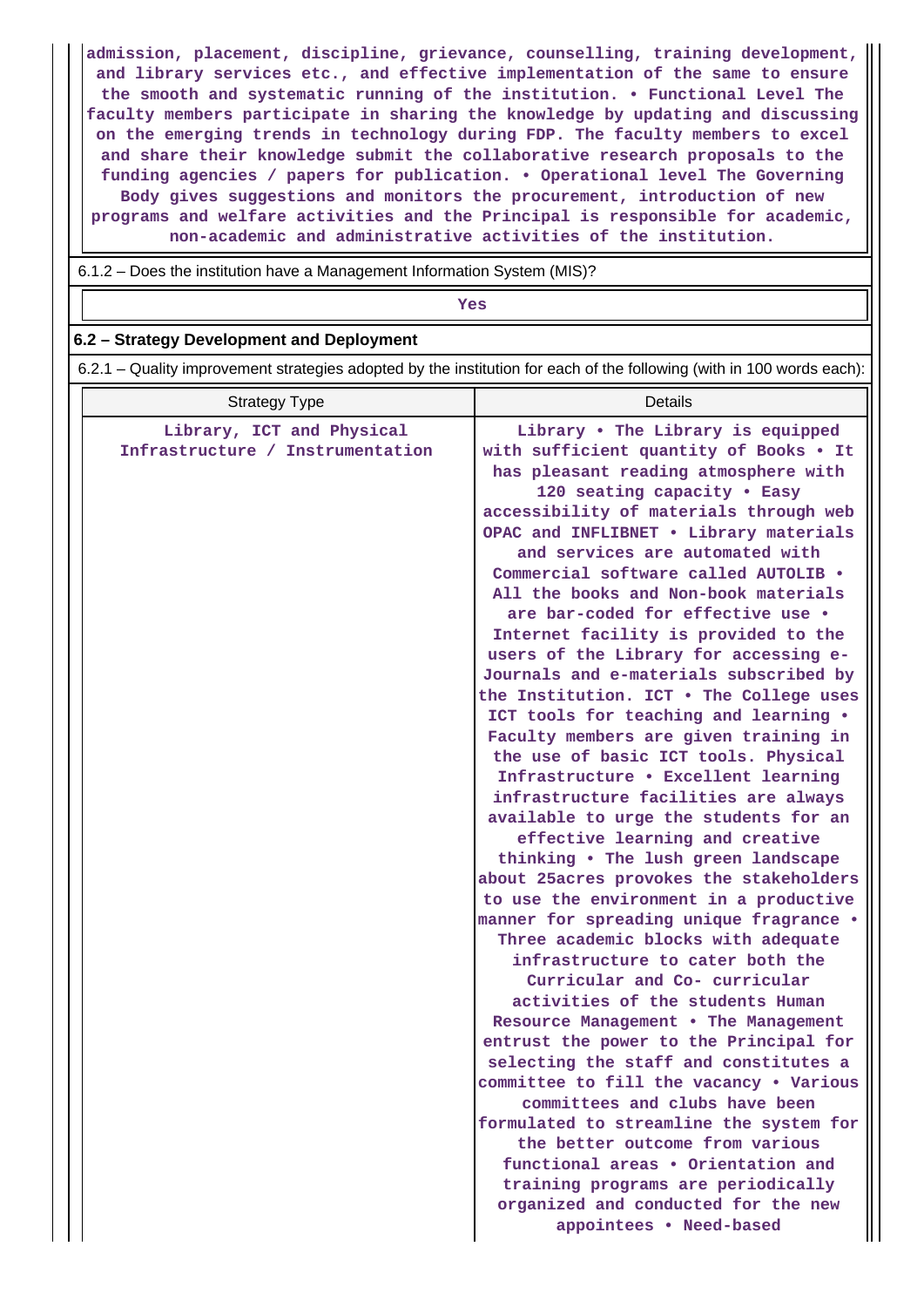|  |                            | training/workshops are organized for<br>faculty in order to enhance their<br>abilities in the field of educational<br>pedagogy Industry Interaction /<br>Collaboration . Students are encouraged<br>to visit industries and research<br>institutions as part of their<br>curriculum to carryout research<br>projects . Trainers from various<br>industries like IT and ITES, train our<br>students on Employability skills in a<br>periodical basis Admission of Students<br>• Students are admitted to various<br>programmes as per the guidelines given<br>by TANSCHE and University . Rural and<br>Economically weaker students are given<br>preference in admission . To confirm<br>their eligibility for admission, all<br>original certificates have been<br>submitted to the University for<br>verification . Students are admitted<br>for M. Phil and Ph.D on merit through<br>the entrance test conducted by the<br>department concerned |
|--|----------------------------|---------------------------------------------------------------------------------------------------------------------------------------------------------------------------------------------------------------------------------------------------------------------------------------------------------------------------------------------------------------------------------------------------------------------------------------------------------------------------------------------------------------------------------------------------------------------------------------------------------------------------------------------------------------------------------------------------------------------------------------------------------------------------------------------------------------------------------------------------------------------------------------------------------------------------------------------------|
|  | Research and Development   | . The College also has a vibrant,<br>rapidly expanding student research<br>culture, which is now being fully<br>integrated into multi disciplinary<br>research environment. • State /<br>National / International Seminars,<br>conferences and workshops are being<br>organized every year by different<br>departments to strengthen the research<br>culture . More than 30 Faculty members<br>with Ph.D are also guiding M. Phil/Ph.D<br>research scholars. Some of our faculty<br>members are at the verge of completing<br>their Ph.D Degrees . Students and<br>research scholars are encouraged to<br>participate and present their papers in<br>conferences and seminars frequently .<br>Department of Biotechnology, has<br>obtained Major Research Project funded<br>by Government agencies like DST- Young<br>Scientist Scheme, New Delhi, Government<br>of India                                                                         |
|  | Examination and Evaluation | . Unit tests are being regularly<br>conducted by the departments on every<br>Monday and Saturday (8:30 A.M -10:20<br>A.M) in order to increase their<br>competent level to face the University<br>semester examination with learning<br>mania • Model examinations are<br>conducted before the commencement of<br>University semester examinations. .<br>Internal marks are awarded based on<br>their overall performance in Unit tests                                                                                                                                                                                                                                                                                                                                                                                                                                                                                                           |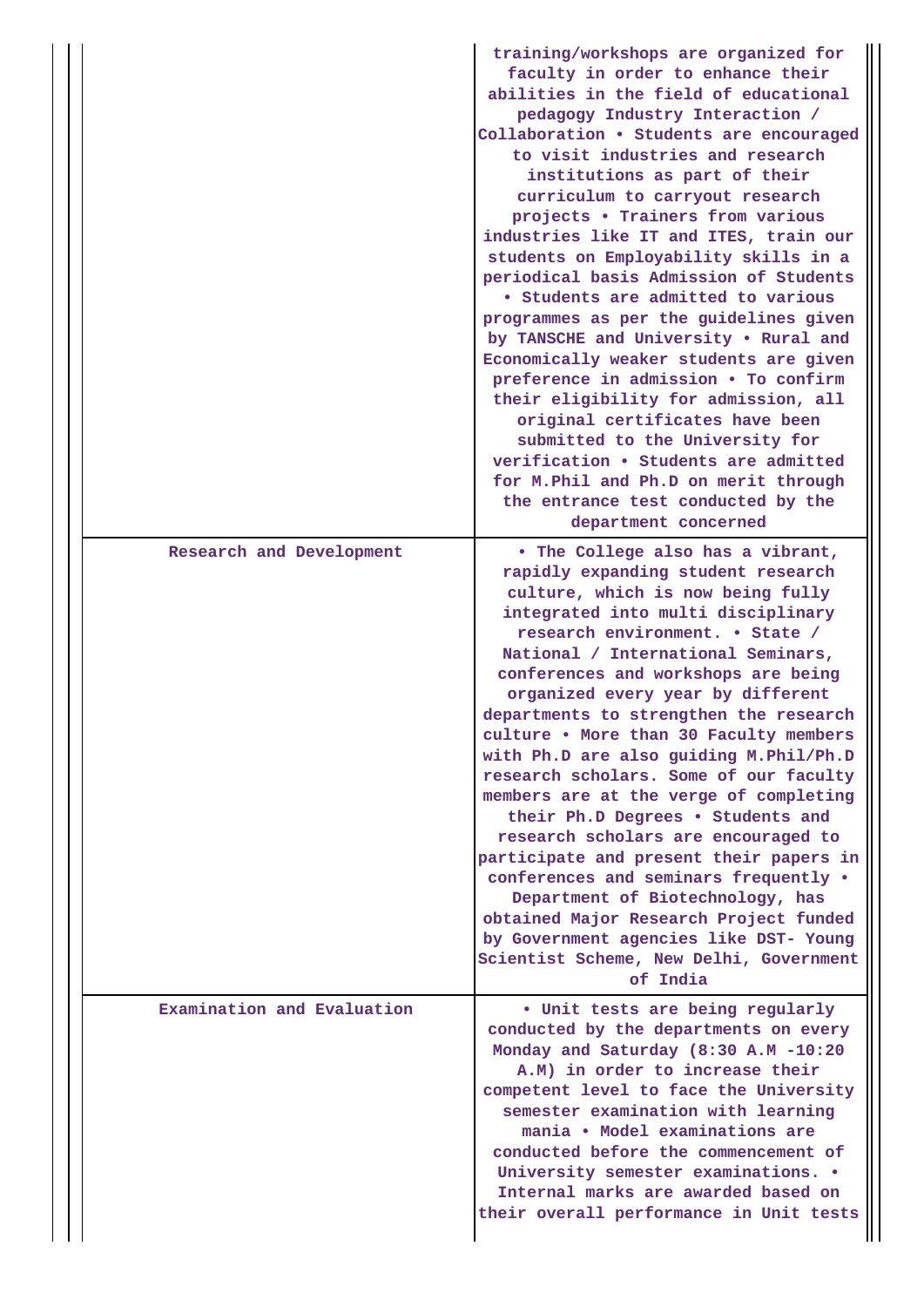|                                                                | and model examination along with their<br>performance in Model practical, project<br>review and pre viva-voce . As per the<br>direction and guidelines of the<br>University, the semester examinations<br>(Theory, Practical and Project viva)<br>are strictly being adhered . Fifty<br>percentage of hall Superintendants are<br>from neighboring colleges . Single<br>evaluation system is adapted for UG, PG<br>and M.Phil courses . Transparency, re-<br>totaling and revaluation for UG, PG and<br>M. Phil Programmes are available to<br>meet any evaluation grievances |
|----------------------------------------------------------------|-------------------------------------------------------------------------------------------------------------------------------------------------------------------------------------------------------------------------------------------------------------------------------------------------------------------------------------------------------------------------------------------------------------------------------------------------------------------------------------------------------------------------------------------------------------------------------|
| Teaching and Learning                                          | • ICT enabled education • Experienced<br>and dedicated faculty members . LCD<br>Projectors . Learning is initiated<br>through guided teaching and library<br>assignments, group discussion,<br>seminars, debates, quiz, role-plays,<br>viva, Workshops and Industrial Visits<br>etc . Regular feedback received from<br>students to improve teaching and<br>learning methods                                                                                                                                                                                                  |
| Curriculum Development                                         | . Our College is affiliated to<br>Periyar University, Salem and we follow<br>curriculum designed by the University .<br>Senior most faculty members are active<br>members of BOS of the University and<br>are involved in the design and<br>development of curriculum . The<br>management encourages the faculty<br>members to attend the Orientation<br>programme, Refresher courses, Workshops<br>training program conducted by various<br>academic bodies on curriculum<br>developments                                                                                    |
| 6.2.2 - Implementation of e-governance in areas of operations: |                                                                                                                                                                                                                                                                                                                                                                                                                                                                                                                                                                               |
| E-governace area                                               | <b>Details</b>                                                                                                                                                                                                                                                                                                                                                                                                                                                                                                                                                                |

|  | E-governace area         | Details                                                                                                                                                                                                                                                                    |
|--|--------------------------|----------------------------------------------------------------------------------------------------------------------------------------------------------------------------------------------------------------------------------------------------------------------------|
|  | Planning and Development | • All Academic plans and developments<br>were made through e-governance the<br>Management is fully equipped with<br>computer systems. All Internal and<br>External Communications are made<br>through e-mail and other technological<br>mediums                            |
|  | Administration           | • All administrative correspondence<br>are made through e-mail channels .<br>Staff attendance are maintained through<br>Bio-Metric devices which are installed<br>in all blocks • Pay roll system are<br>fully maintained with dedicated<br>computer software applications |
|  | Finance and Accounts     | • Payroll is maintained and prepared<br>through Bio-Metric associated computer                                                                                                                                                                                             |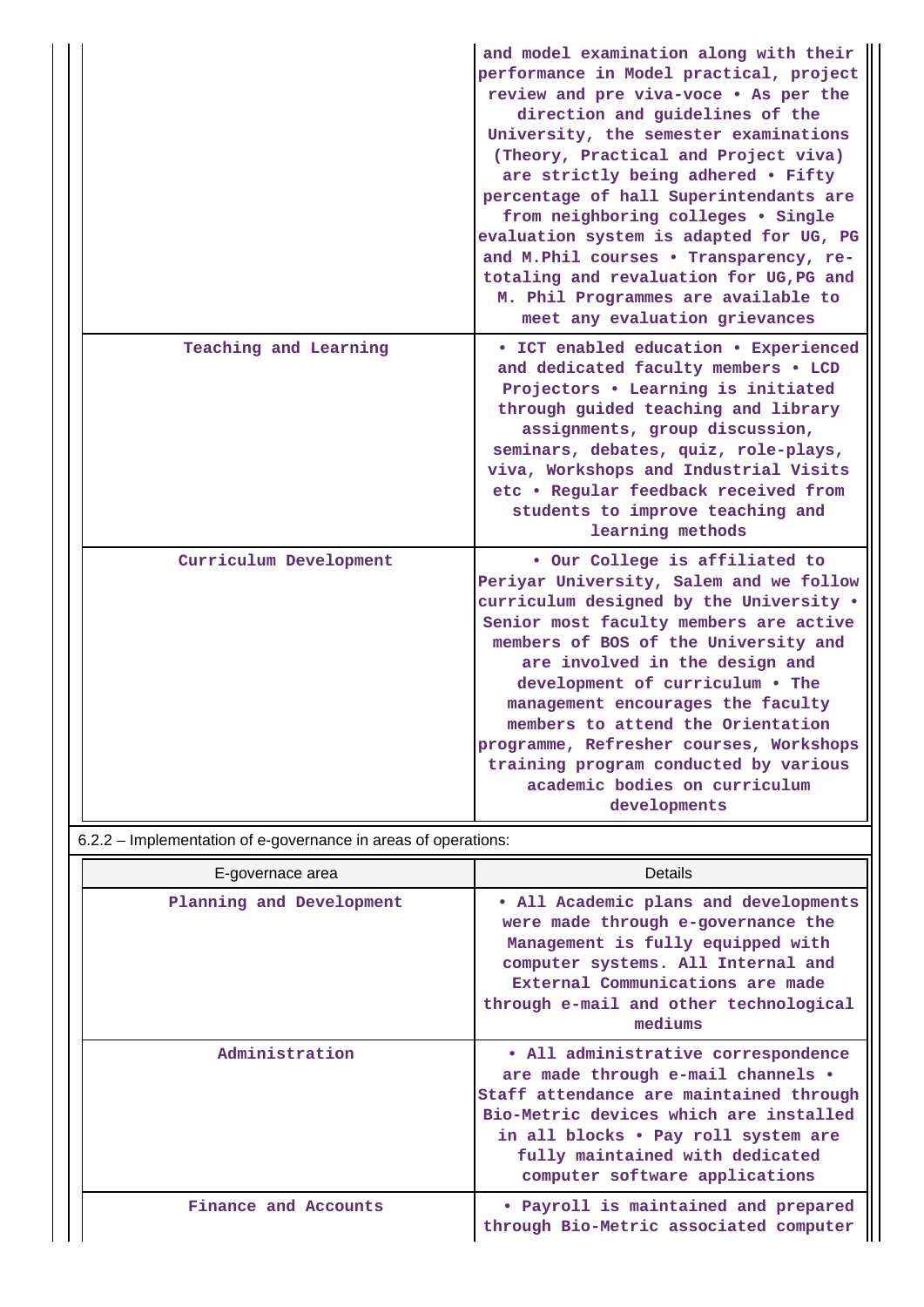| • Admission notifications are<br>Student Admission and Support<br>published in College website every year<br>· Student's scholarships are applied<br>through online portals<br>Examination<br>. Online Exam application portal for<br>University Examination . Online<br>Internal Mark portal for Internal<br>Assessments . Online External Practical<br>Mark portal for External Assessments .<br>Online University examination fee<br>portal for the payment of semester exam<br>fees . Downloads of University<br>Examination hall tickets through online<br>portal<br>6.3 - Faculty Empowerment Strategies<br>6.3.1 – Teachers provided with financial support to attend conferences / workshops and towards membership fee<br>of professional bodies during the year<br>Year<br>Name of Teacher<br>Name of conference/<br>Name of the<br>Amount of support<br>workshop attended<br>professional body for<br>for which financial<br>which membership<br>fee is provided<br>support provided<br><b>Nill</b><br><b>Nill</b><br><b>NA</b><br><b>NA</b><br><b>NA</b><br>No file uploaded.<br>6.3.2 - Number of professional development / administrative training programmes organized by the College for<br>teaching and non teaching staff during the year<br>Title of the<br>From date<br>To Date<br>Number of<br>Year<br>Title of the<br>Number of<br>professional<br>administrative<br>participants<br>participants<br>development<br>(Teaching<br>(non-teaching<br>training<br>staff)<br>programme<br>programme<br>staff)<br>organised for<br>organised for<br>teaching staff<br>non-teaching<br>staff<br><b>Nill</b><br>2017<br>15<br><b>NA</b><br>Effective<br>16/11/2017<br>16/11/2017<br>public<br>speaking<br>workshop<br>for new<br>staff<br>members<br>2018<br><b>NA</b><br>130<br>12<br>Training<br>on Work -<br>09/04/2018<br>09/04/2018<br>Life<br><b>Balance</b><br>View File |  |  |  |  |  | system . Students Tuition Fees and<br>University related fees |  |  | other fees are collected and updated<br>through a dedicated database system .<br>Separate online portal for payment of |
|------------------------------------------------------------------------------------------------------------------------------------------------------------------------------------------------------------------------------------------------------------------------------------------------------------------------------------------------------------------------------------------------------------------------------------------------------------------------------------------------------------------------------------------------------------------------------------------------------------------------------------------------------------------------------------------------------------------------------------------------------------------------------------------------------------------------------------------------------------------------------------------------------------------------------------------------------------------------------------------------------------------------------------------------------------------------------------------------------------------------------------------------------------------------------------------------------------------------------------------------------------------------------------------------------------------------------------------------------------------------------------------------------------------------------------------------------------------------------------------------------------------------------------------------------------------------------------------------------------------------------------------------------------------------------------------------------------------------------------------------------------------------------------------------------------------------------------------------------------------------------------------------|--|--|--|--|--|---------------------------------------------------------------|--|--|------------------------------------------------------------------------------------------------------------------------|
|                                                                                                                                                                                                                                                                                                                                                                                                                                                                                                                                                                                                                                                                                                                                                                                                                                                                                                                                                                                                                                                                                                                                                                                                                                                                                                                                                                                                                                                                                                                                                                                                                                                                                                                                                                                                                                                                                                |  |  |  |  |  |                                                               |  |  |                                                                                                                        |
|                                                                                                                                                                                                                                                                                                                                                                                                                                                                                                                                                                                                                                                                                                                                                                                                                                                                                                                                                                                                                                                                                                                                                                                                                                                                                                                                                                                                                                                                                                                                                                                                                                                                                                                                                                                                                                                                                                |  |  |  |  |  |                                                               |  |  |                                                                                                                        |
|                                                                                                                                                                                                                                                                                                                                                                                                                                                                                                                                                                                                                                                                                                                                                                                                                                                                                                                                                                                                                                                                                                                                                                                                                                                                                                                                                                                                                                                                                                                                                                                                                                                                                                                                                                                                                                                                                                |  |  |  |  |  |                                                               |  |  |                                                                                                                        |
|                                                                                                                                                                                                                                                                                                                                                                                                                                                                                                                                                                                                                                                                                                                                                                                                                                                                                                                                                                                                                                                                                                                                                                                                                                                                                                                                                                                                                                                                                                                                                                                                                                                                                                                                                                                                                                                                                                |  |  |  |  |  |                                                               |  |  |                                                                                                                        |
|                                                                                                                                                                                                                                                                                                                                                                                                                                                                                                                                                                                                                                                                                                                                                                                                                                                                                                                                                                                                                                                                                                                                                                                                                                                                                                                                                                                                                                                                                                                                                                                                                                                                                                                                                                                                                                                                                                |  |  |  |  |  |                                                               |  |  |                                                                                                                        |
|                                                                                                                                                                                                                                                                                                                                                                                                                                                                                                                                                                                                                                                                                                                                                                                                                                                                                                                                                                                                                                                                                                                                                                                                                                                                                                                                                                                                                                                                                                                                                                                                                                                                                                                                                                                                                                                                                                |  |  |  |  |  |                                                               |  |  |                                                                                                                        |
|                                                                                                                                                                                                                                                                                                                                                                                                                                                                                                                                                                                                                                                                                                                                                                                                                                                                                                                                                                                                                                                                                                                                                                                                                                                                                                                                                                                                                                                                                                                                                                                                                                                                                                                                                                                                                                                                                                |  |  |  |  |  |                                                               |  |  |                                                                                                                        |
|                                                                                                                                                                                                                                                                                                                                                                                                                                                                                                                                                                                                                                                                                                                                                                                                                                                                                                                                                                                                                                                                                                                                                                                                                                                                                                                                                                                                                                                                                                                                                                                                                                                                                                                                                                                                                                                                                                |  |  |  |  |  |                                                               |  |  |                                                                                                                        |
|                                                                                                                                                                                                                                                                                                                                                                                                                                                                                                                                                                                                                                                                                                                                                                                                                                                                                                                                                                                                                                                                                                                                                                                                                                                                                                                                                                                                                                                                                                                                                                                                                                                                                                                                                                                                                                                                                                |  |  |  |  |  |                                                               |  |  |                                                                                                                        |
|                                                                                                                                                                                                                                                                                                                                                                                                                                                                                                                                                                                                                                                                                                                                                                                                                                                                                                                                                                                                                                                                                                                                                                                                                                                                                                                                                                                                                                                                                                                                                                                                                                                                                                                                                                                                                                                                                                |  |  |  |  |  |                                                               |  |  |                                                                                                                        |
|                                                                                                                                                                                                                                                                                                                                                                                                                                                                                                                                                                                                                                                                                                                                                                                                                                                                                                                                                                                                                                                                                                                                                                                                                                                                                                                                                                                                                                                                                                                                                                                                                                                                                                                                                                                                                                                                                                |  |  |  |  |  |                                                               |  |  |                                                                                                                        |
|                                                                                                                                                                                                                                                                                                                                                                                                                                                                                                                                                                                                                                                                                                                                                                                                                                                                                                                                                                                                                                                                                                                                                                                                                                                                                                                                                                                                                                                                                                                                                                                                                                                                                                                                                                                                                                                                                                |  |  |  |  |  |                                                               |  |  |                                                                                                                        |

 6.3.3 – No. of teachers attending professional development programmes, viz., Orientation Programme, Refresher Course, Short Term Course, Faculty Development Programmes during the year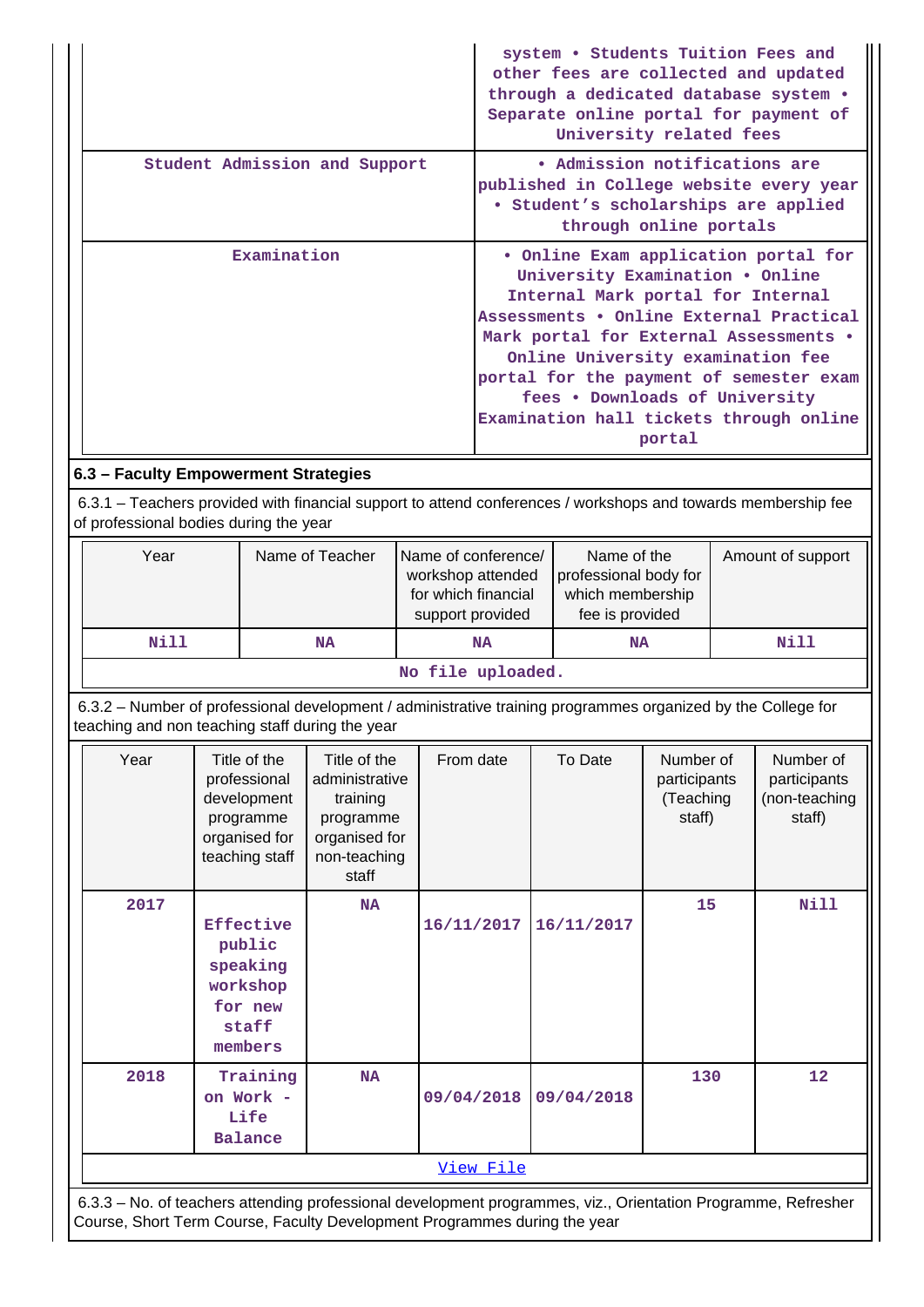| Title of the<br>professional<br>development<br>programme                                                                                                                                                                                                                                                                                                                                                                                                                                     | Number of teachers<br>who attended                                   |                  | From Date                                                                                                                       |                  |           | To date      |          | <b>Duration</b>                                                                                                                           |
|----------------------------------------------------------------------------------------------------------------------------------------------------------------------------------------------------------------------------------------------------------------------------------------------------------------------------------------------------------------------------------------------------------------------------------------------------------------------------------------------|----------------------------------------------------------------------|------------------|---------------------------------------------------------------------------------------------------------------------------------|------------------|-----------|--------------|----------|-------------------------------------------------------------------------------------------------------------------------------------------|
| <b>NA</b>                                                                                                                                                                                                                                                                                                                                                                                                                                                                                    | Nill                                                                 |                  |                                                                                                                                 | Nill             |           | Nill         |          | $\mathbf{0}$                                                                                                                              |
|                                                                                                                                                                                                                                                                                                                                                                                                                                                                                              |                                                                      |                  | No file uploaded.                                                                                                               |                  |           |              |          |                                                                                                                                           |
| 6.3.4 – Faculty and Staff recruitment (no. for permanent recruitment):                                                                                                                                                                                                                                                                                                                                                                                                                       |                                                                      |                  |                                                                                                                                 |                  |           |              |          |                                                                                                                                           |
|                                                                                                                                                                                                                                                                                                                                                                                                                                                                                              | Teaching                                                             |                  |                                                                                                                                 |                  |           | Non-teaching |          |                                                                                                                                           |
| Permanent                                                                                                                                                                                                                                                                                                                                                                                                                                                                                    |                                                                      | <b>Full Time</b> |                                                                                                                                 |                  | Permanent |              |          | <b>Full Time</b>                                                                                                                          |
| 142                                                                                                                                                                                                                                                                                                                                                                                                                                                                                          |                                                                      | 142              |                                                                                                                                 |                  | 12        |              |          | $12 \overline{ }$                                                                                                                         |
| $6.3.5$ – Welfare schemes for                                                                                                                                                                                                                                                                                                                                                                                                                                                                |                                                                      |                  |                                                                                                                                 |                  |           |              |          |                                                                                                                                           |
| Teaching                                                                                                                                                                                                                                                                                                                                                                                                                                                                                     |                                                                      |                  | Non-teaching                                                                                                                    |                  |           |              |          | <b>Students</b>                                                                                                                           |
| • Free transport<br>facility within city<br>$limit \cdot EST / EPF$<br>Schemes/Pension scheme .<br>Group Insurance . Casual<br>Leave Benefits . Marriage<br>leave • Canteen                                                                                                                                                                                                                                                                                                                  |                                                                      |                  | facility within city<br>limit . ESI / EPF Schemes<br>• Group Insurance •<br>Casual Leave Benefits .<br>Marriage leave . Canteen | • Free transport |           |              |          | • Medical Assistance •<br>Community Scholarship<br>benefits . Cash rewards<br>for Students who secure<br>University Ranks . Food<br>court |
| 6.4 - Financial Management and Resource Mobilization<br>6.4.1 - Institution conducts internal and external financial audits regularly (with in 100 words each)<br>. The Finance Committee prepares the annual budget and it is approved by the<br>Chairperson . Proper procedure is followed by the purchase committee for the<br>purchase of laboratory requirements . Income/expenditures accounts are properly<br>maintained by the accounts section . The effective and efficient use of |                                                                      |                  |                                                                                                                                 |                  |           |              |          |                                                                                                                                           |
| available financial resources is monitored through internal audit and external<br>6.4.2 – Funds / Grants received from management, non-government bodies, individuals, philanthropies during the                                                                                                                                                                                                                                                                                             |                                                                      |                  | audit                                                                                                                           |                  |           |              |          |                                                                                                                                           |
| year(not covered in Criterion III)                                                                                                                                                                                                                                                                                                                                                                                                                                                           |                                                                      |                  |                                                                                                                                 |                  |           |              |          |                                                                                                                                           |
| Name of the non government<br>funding agencies /individuals                                                                                                                                                                                                                                                                                                                                                                                                                                  |                                                                      |                  | Funds/ Grnats received in Rs.                                                                                                   |                  |           |              |          | Purpose                                                                                                                                   |
| <b>NA</b>                                                                                                                                                                                                                                                                                                                                                                                                                                                                                    |                                                                      |                  |                                                                                                                                 | $\mathbf 0$      |           |              |          | <b>NA</b>                                                                                                                                 |
|                                                                                                                                                                                                                                                                                                                                                                                                                                                                                              |                                                                      |                  | No file uploaded.                                                                                                               |                  |           |              |          |                                                                                                                                           |
| 6.4.3 - Total corpus fund generated                                                                                                                                                                                                                                                                                                                                                                                                                                                          |                                                                      |                  |                                                                                                                                 |                  |           |              |          |                                                                                                                                           |
|                                                                                                                                                                                                                                                                                                                                                                                                                                                                                              |                                                                      |                  | 0                                                                                                                               |                  |           |              |          |                                                                                                                                           |
| 6.5 - Internal Quality Assurance System                                                                                                                                                                                                                                                                                                                                                                                                                                                      |                                                                      |                  |                                                                                                                                 |                  |           |              |          |                                                                                                                                           |
| 6.5.1 – Whether Academic and Administrative Audit (AAA) has been done?                                                                                                                                                                                                                                                                                                                                                                                                                       |                                                                      |                  |                                                                                                                                 |                  |           |              |          |                                                                                                                                           |
| <b>Audit Type</b>                                                                                                                                                                                                                                                                                                                                                                                                                                                                            |                                                                      | External         |                                                                                                                                 |                  |           |              | Internal |                                                                                                                                           |
|                                                                                                                                                                                                                                                                                                                                                                                                                                                                                              | Yes/No                                                               |                  | Agency                                                                                                                          |                  |           | Yes/No       |          | Authority                                                                                                                                 |
| Academic                                                                                                                                                                                                                                                                                                                                                                                                                                                                                     | No                                                                   |                  |                                                                                                                                 | <b>NA</b>        |           | Yes          |          | <b>IQAC</b>                                                                                                                               |
| Administrative                                                                                                                                                                                                                                                                                                                                                                                                                                                                               | <b>No</b>                                                            |                  |                                                                                                                                 | Nill             |           | Yes          |          | <b>MANAGEMENT</b>                                                                                                                         |
| 6.5.2 - Activities and support from the Parent - Teacher Association (at least three)                                                                                                                                                                                                                                                                                                                                                                                                        |                                                                      |                  |                                                                                                                                 |                  |           |              |          |                                                                                                                                           |
| The College does not have an established Parent - Teacher Association.<br>$\bullet$                                                                                                                                                                                                                                                                                                                                                                                                          | However, the college systematically carrying out following exercises |                  |                                                                                                                                 |                  |           |              |          |                                                                                                                                           |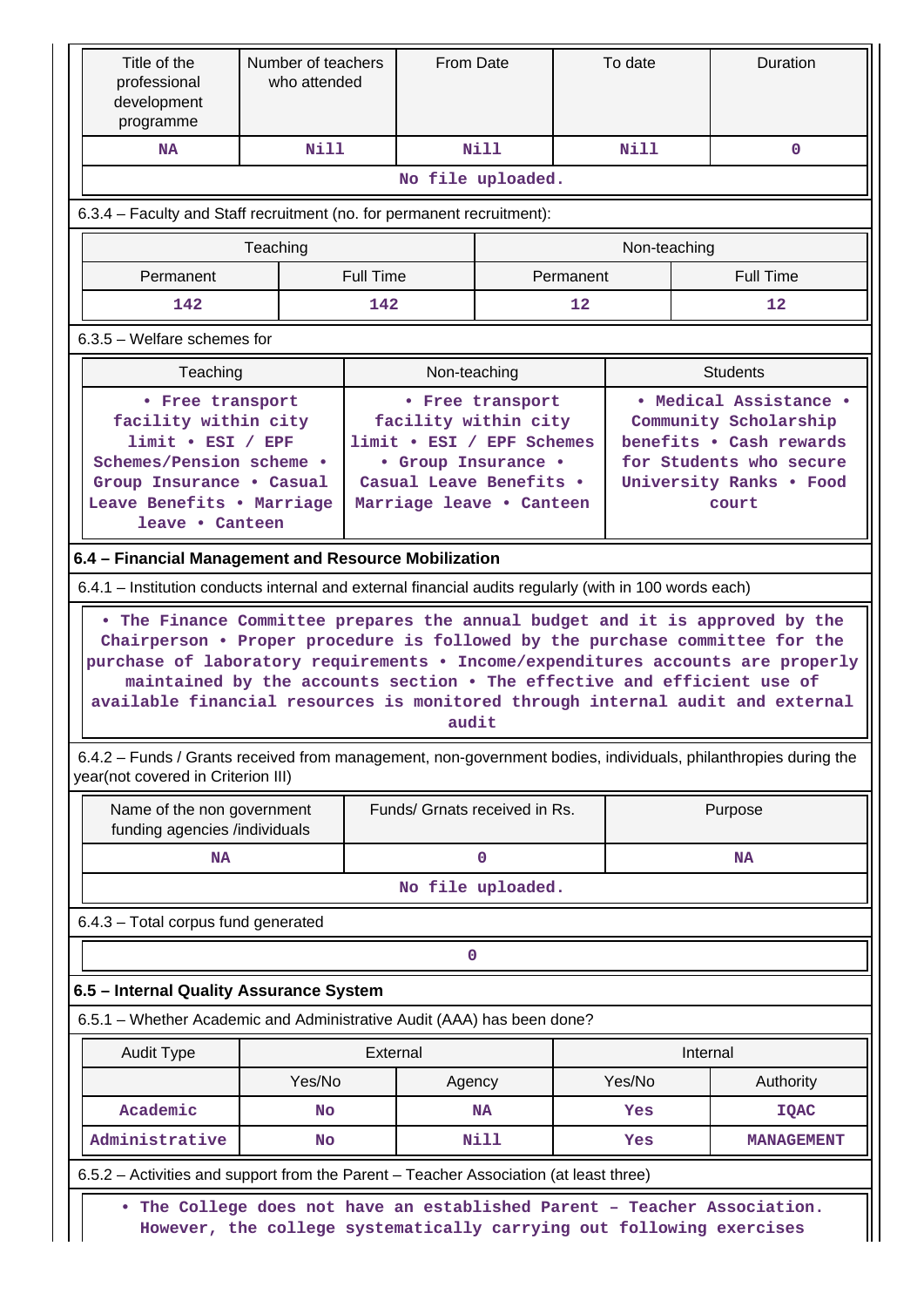|                                                        | meticulously . The College office, departments and the deputy wardens maintain<br>a comprehensive parent database to contact them whenever required. . The tutors<br>regularly contact with the parents and also invited them to discuss their                                                                  | ward's progress            |                      |                        |                           |
|--------------------------------------------------------|-----------------------------------------------------------------------------------------------------------------------------------------------------------------------------------------------------------------------------------------------------------------------------------------------------------------|----------------------------|----------------------|------------------------|---------------------------|
|                                                        | 6.5.3 – Development programmes for support staff (at least three)                                                                                                                                                                                                                                               |                            |                      |                        |                           |
|                                                        |                                                                                                                                                                                                                                                                                                                 | <b>NA</b>                  |                      |                        |                           |
|                                                        | 6.5.4 – Post Accreditation initiative(s) (mention at least three)                                                                                                                                                                                                                                               |                            |                      |                        |                           |
|                                                        | . Internal professional enhancement training programmes for faculty and non<br>teaching staff . Training on change management/grooming/communication skills<br>for first year students . Life Skill training, Pre placement training and<br>Finishing School trainings for students . Achievers Day Celebration |                            |                      |                        |                           |
|                                                        | 6.5.5 - Internal Quality Assurance System Details                                                                                                                                                                                                                                                               |                            |                      |                        |                           |
|                                                        | a) Submission of Data for AISHE portal                                                                                                                                                                                                                                                                          |                            |                      | Yes                    |                           |
|                                                        | b) Participation in NIRF                                                                                                                                                                                                                                                                                        |                            |                      | <b>No</b>              |                           |
|                                                        | c)ISO certification                                                                                                                                                                                                                                                                                             |                            |                      | <b>No</b>              |                           |
|                                                        | d)NBA or any other quality audit                                                                                                                                                                                                                                                                                |                            |                      | <b>No</b>              |                           |
|                                                        | 6.5.6 – Number of Quality Initiatives undertaken during the year                                                                                                                                                                                                                                                |                            |                      |                        |                           |
| Year                                                   | Name of quality<br>initiative by IQAC                                                                                                                                                                                                                                                                           | Date of<br>conducting IQAC | <b>Duration From</b> | <b>Duration To</b>     | Number of<br>participants |
| 2017                                                   | Induction<br>Programme<br>for I year<br>Students                                                                                                                                                                                                                                                                | 08/06/2017                 | <b>Nill</b>          | <b>Nill</b>            | 1387                      |
| 2017                                                   | Orientation<br>Programme -<br>for I year<br>Students                                                                                                                                                                                                                                                            | 08/07/2018                 | <b>Nill</b>          | <b>Nill</b>            | 1300                      |
| 2017                                                   | <b>Effective</b><br>Public<br>Speaking<br>workshop for<br>new staff<br>members                                                                                                                                                                                                                                  | 16/11/2017                 | <b>Nill</b>          | <b>Nill</b>            | 15                        |
| 2018                                                   | Training<br>on Work -<br>Life Balance                                                                                                                                                                                                                                                                           | 09/04/2018                 | <b>Nill</b>          | Nill                   | 142                       |
| 2018                                                   | Achievers<br>Day<br>Celebration                                                                                                                                                                                                                                                                                 | 25/04/2018                 | <b>Nill</b>          | <b>Nill</b>            | 634                       |
|                                                        |                                                                                                                                                                                                                                                                                                                 |                            | View File            |                        |                           |
|                                                        | <b>CRITERION VII - INSTITUTIONAL VALUES AND BEST PRACTICES</b>                                                                                                                                                                                                                                                  |                            |                      |                        |                           |
| 7.1 - Institutional Values and Social Responsibilities |                                                                                                                                                                                                                                                                                                                 |                            |                      |                        |                           |
| year)                                                  | 7.1.1 – Gender Equity (Number of gender equity promotion programmes organized by the institution during the                                                                                                                                                                                                     |                            |                      |                        |                           |
| Title of the                                           | Period from                                                                                                                                                                                                                                                                                                     | Period To                  |                      | Number of Participants |                           |

programme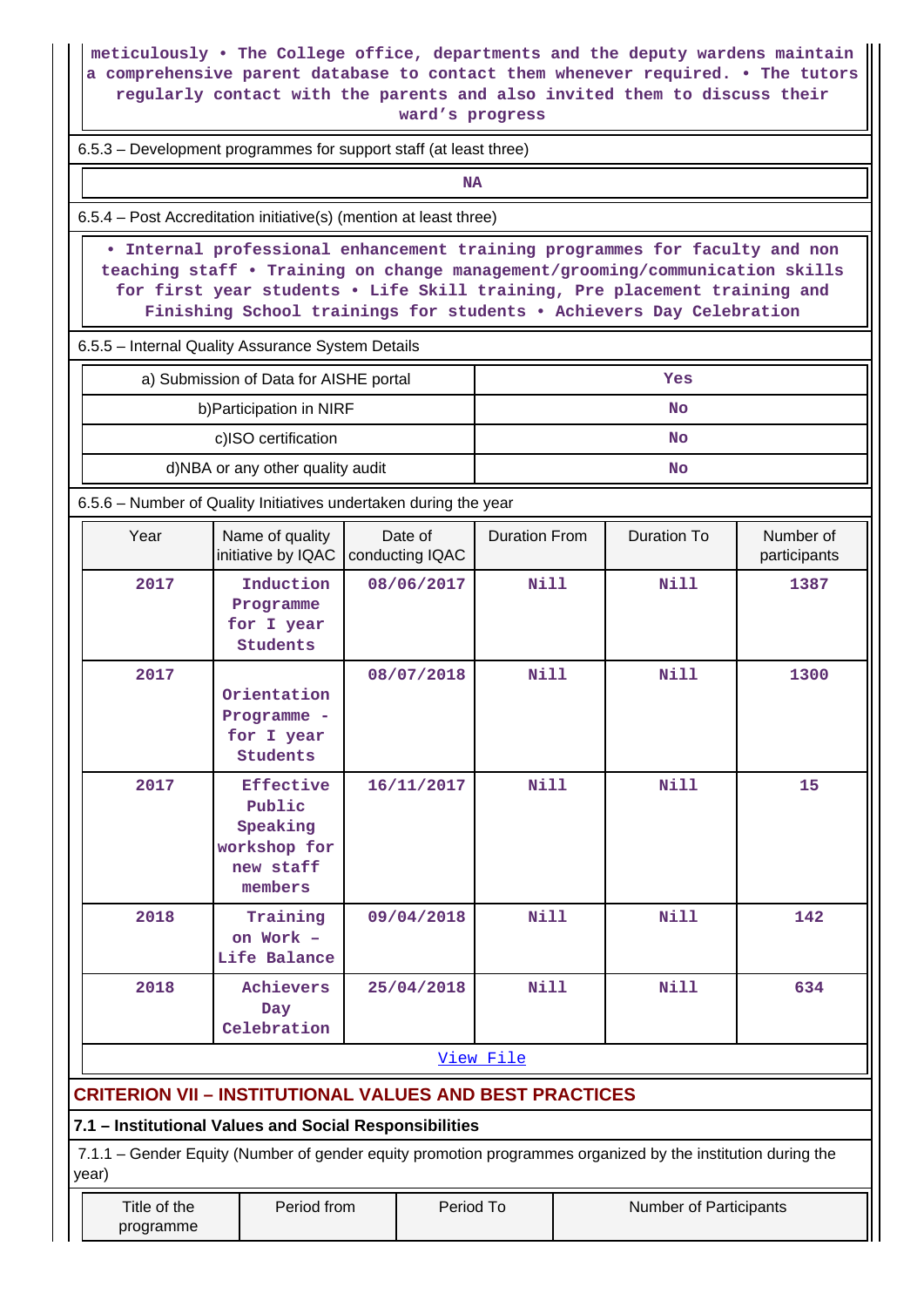|                                                                                              |                                                                                                                                                                                                                                                                                                                                                                                                                                                                  |                                                                                                   |                  |                |             |      | Female                     |                                                                                                     | Male                                                |  |
|----------------------------------------------------------------------------------------------|------------------------------------------------------------------------------------------------------------------------------------------------------------------------------------------------------------------------------------------------------------------------------------------------------------------------------------------------------------------------------------------------------------------------------------------------------------------|---------------------------------------------------------------------------------------------------|------------------|----------------|-------------|------|----------------------------|-----------------------------------------------------------------------------------------------------|-----------------------------------------------------|--|
| International<br>day of the<br>family                                                        |                                                                                                                                                                                                                                                                                                                                                                                                                                                                  | 15/06/2017                                                                                        |                  |                | Nill        |      | 145                        |                                                                                                     | 95                                                  |  |
| World<br>population day                                                                      |                                                                                                                                                                                                                                                                                                                                                                                                                                                                  | 11/07/2017                                                                                        |                  |                | Nill        |      | 230                        |                                                                                                     | 100                                                 |  |
| Human rights<br>day                                                                          |                                                                                                                                                                                                                                                                                                                                                                                                                                                                  | 09/12/2017                                                                                        |                  |                | Nill        |      | 180                        |                                                                                                     | 110                                                 |  |
| Mother's day                                                                                 |                                                                                                                                                                                                                                                                                                                                                                                                                                                                  | 02/04/2018                                                                                        |                  |                | <b>Nill</b> |      | 250                        |                                                                                                     | 200                                                 |  |
| 7.1.2 - Environmental Consciousness and Sustainability/Alternate Energy initiatives such as: |                                                                                                                                                                                                                                                                                                                                                                                                                                                                  |                                                                                                   |                  |                |             |      |                            |                                                                                                     |                                                     |  |
|                                                                                              |                                                                                                                                                                                                                                                                                                                                                                                                                                                                  |                                                                                                   |                  |                |             |      |                            | Percentage of power requirement of the University met by the renewable energy sources               |                                                     |  |
|                                                                                              | ? Sewage treatment plant ? Solar water heater ? Rain water harvesting ? Check<br>dam collection ? Solid waste management Observation of International day for<br>the preservation of ozone layer, International Calamity Day, Sustainability<br>day, Global recycling day with various awareness activities, invited lectures<br>and competition to propagate the idea of consumption of non renewable resources<br>judiciously among students and staff members |                                                                                                   |                  |                |             |      |                            |                                                                                                     |                                                     |  |
| 7.1.3 - Differently abled (Divyangjan) friendliness                                          |                                                                                                                                                                                                                                                                                                                                                                                                                                                                  |                                                                                                   |                  |                |             |      |                            |                                                                                                     |                                                     |  |
|                                                                                              | Item facilities<br>Physical facilities                                                                                                                                                                                                                                                                                                                                                                                                                           |                                                                                                   |                  | Yes/No         |             |      |                            | Number of beneficiaries<br>4                                                                        |                                                     |  |
|                                                                                              | Provision for lift                                                                                                                                                                                                                                                                                                                                                                                                                                               |                                                                                                   | Yes<br><b>No</b> |                |             | Nill |                            |                                                                                                     |                                                     |  |
|                                                                                              | Ramp/Rails                                                                                                                                                                                                                                                                                                                                                                                                                                                       |                                                                                                   | <b>No</b>        |                |             | Nill |                            |                                                                                                     |                                                     |  |
|                                                                                              | <b>Braille</b><br>Software/facilities                                                                                                                                                                                                                                                                                                                                                                                                                            |                                                                                                   | No               |                |             | Nill |                            |                                                                                                     |                                                     |  |
|                                                                                              | <b>Rest Rooms</b>                                                                                                                                                                                                                                                                                                                                                                                                                                                |                                                                                                   | <b>Yes</b>       |                |             |      |                            | $\mathbf{2}$                                                                                        |                                                     |  |
|                                                                                              | Scribes for examination                                                                                                                                                                                                                                                                                                                                                                                                                                          |                                                                                                   | Yes              |                |             | Nill |                            |                                                                                                     |                                                     |  |
|                                                                                              | Special skill<br>development for<br>differently abled<br>students                                                                                                                                                                                                                                                                                                                                                                                                |                                                                                                   | <b>No</b>        |                |             | Nill |                            |                                                                                                     |                                                     |  |
| 7.1.4 - Inclusion and Situatedness                                                           |                                                                                                                                                                                                                                                                                                                                                                                                                                                                  |                                                                                                   |                  |                |             |      |                            |                                                                                                     |                                                     |  |
| Year                                                                                         | Number of<br>initiatives to<br>address<br>locational<br>advantages<br>and disadva<br>ntages                                                                                                                                                                                                                                                                                                                                                                      | Number of<br>initiatives<br>taken to<br>engage with<br>and<br>contribute to<br>local<br>community |                  | Date           | Duration    |      | Name of<br>initiative      | <b>Issues</b><br>addressed                                                                          | Number of<br>participating<br>students<br>and staff |  |
| 2017                                                                                         | $\mathbf{1}$                                                                                                                                                                                                                                                                                                                                                                                                                                                     | <b>Nill</b>                                                                                       |                  | 23/09/2<br>017 | 01          |      | River<br>awareness<br>meet | To<br>create<br>awareness<br>about<br>water con<br>servation<br>(Isha<br>Yoga,<br>M.G.R<br>College, | 600                                                 |  |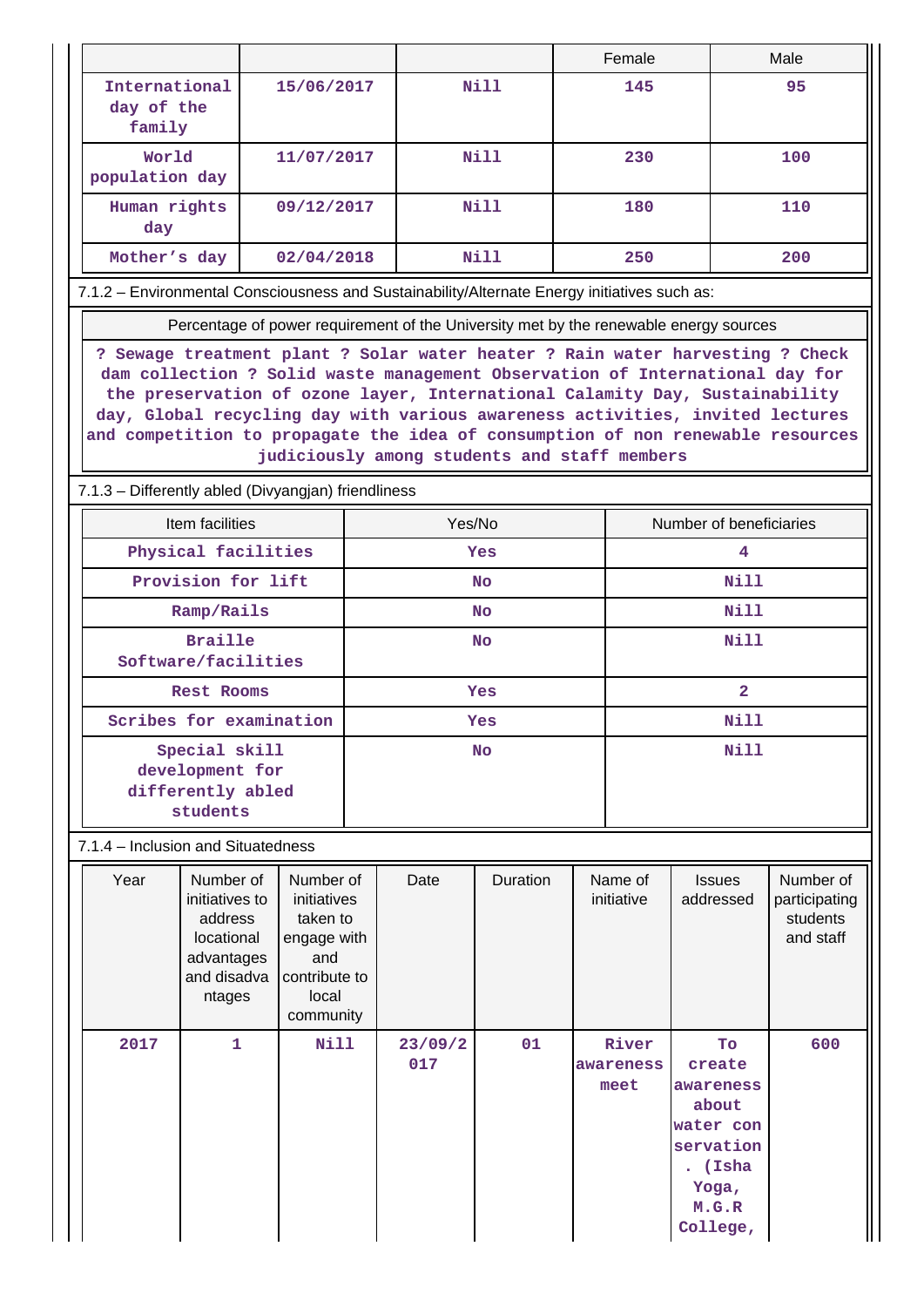|                      |                             |                   |                                                                                                                                                                                                      |                   |                                            | Hosur)                                                                                                                      |            |
|----------------------|-----------------------------|-------------------|------------------------------------------------------------------------------------------------------------------------------------------------------------------------------------------------------|-------------------|--------------------------------------------|-----------------------------------------------------------------------------------------------------------------------------|------------|
| 2018<br>2018         | <b>Nill</b><br><b>Nill</b>  | 1<br>$\mathbf{1}$ | 24/01/2<br>018<br>02/03/2                                                                                                                                                                            | 01<br>01          | <b>Voters</b><br>day rally<br><b>Blood</b> | Tо<br>create<br>awareness<br>of<br>citizen's<br>responsib<br>ility. (A<br>aradhana<br>trust,<br>M.G.R<br>College,<br>Hosur) | 130<br>102 |
|                      |                             |                   | 018                                                                                                                                                                                                  |                   | Donation<br>camp                           | Shortage<br>of Blood<br>at Blood<br>bank of G<br>overnment<br>Hospital,<br>Hosur was<br>addressed                           |            |
|                      |                             |                   |                                                                                                                                                                                                      | No file uploaded. |                                            |                                                                                                                             |            |
|                      |                             |                   | 7.1.5 - Human Values and Professional Ethics Code of conduct (handbooks) for various stakeholders                                                                                                    |                   |                                            |                                                                                                                             |            |
|                      | <b>Title</b>                |                   | Date of publication                                                                                                                                                                                  |                   |                                            | Follow up(max 100 words)                                                                                                    |            |
|                      | <b>Students Hand Book</b>   |                   |                                                                                                                                                                                                      | 05/06/2017        |                                            | <b>NA</b>                                                                                                                   |            |
|                      |                             |                   | 7.1.6 - Activities conducted for promotion of universal Values and Ethics                                                                                                                            |                   |                                            |                                                                                                                             |            |
|                      |                             |                   | <b>Duration From</b>                                                                                                                                                                                 |                   | <b>Duration To</b>                         | Number of participants                                                                                                      |            |
|                      | Activity<br>World Red Cross |                   | 26/06/2017                                                                                                                                                                                           |                   | Nil                                        |                                                                                                                             | 130        |
|                      | day                         |                   |                                                                                                                                                                                                      |                   |                                            |                                                                                                                             |            |
| Yoga Day             | International               |                   | 05/07/2017                                                                                                                                                                                           |                   | 07/07/2017                                 |                                                                                                                             | 500        |
| Camp                 | Blood Donation              |                   | 05/09/2017                                                                                                                                                                                           |                   | Nil                                        |                                                                                                                             | 200        |
|                      | Swachh Bharath              |                   | 17/10/2017                                                                                                                                                                                           |                   | 18/10/2017                                 |                                                                                                                             | 300        |
| day                  | World white cane            |                   | 14/10/2017                                                                                                                                                                                           |                   | Nil                                        |                                                                                                                             | 210        |
|                      | World AIDS day              |                   | 01/01/2018                                                                                                                                                                                           |                   | Nil                                        |                                                                                                                             | 250        |
| day                  | World heritage              |                   | 18/04/2018                                                                                                                                                                                           |                   | Nil                                        |                                                                                                                             | 150        |
|                      |                             |                   |                                                                                                                                                                                                      | View File         |                                            |                                                                                                                             |            |
|                      |                             |                   | 7.1.7 - Initiatives taken by the institution to make the campus eco-friendly (at least five)                                                                                                         |                   |                                            |                                                                                                                             |            |
|                      |                             |                   | ? College bus transport ? Parking facilities ? Public transport ? Tree<br>plantation ? Well-planned drainage system ? Rain water harvesting ? Plastic<br>free campus ? Solar Water Heater in Hostels |                   |                                            |                                                                                                                             |            |
| 7.2 - Best Practices |                             |                   |                                                                                                                                                                                                      |                   |                                            |                                                                                                                             |            |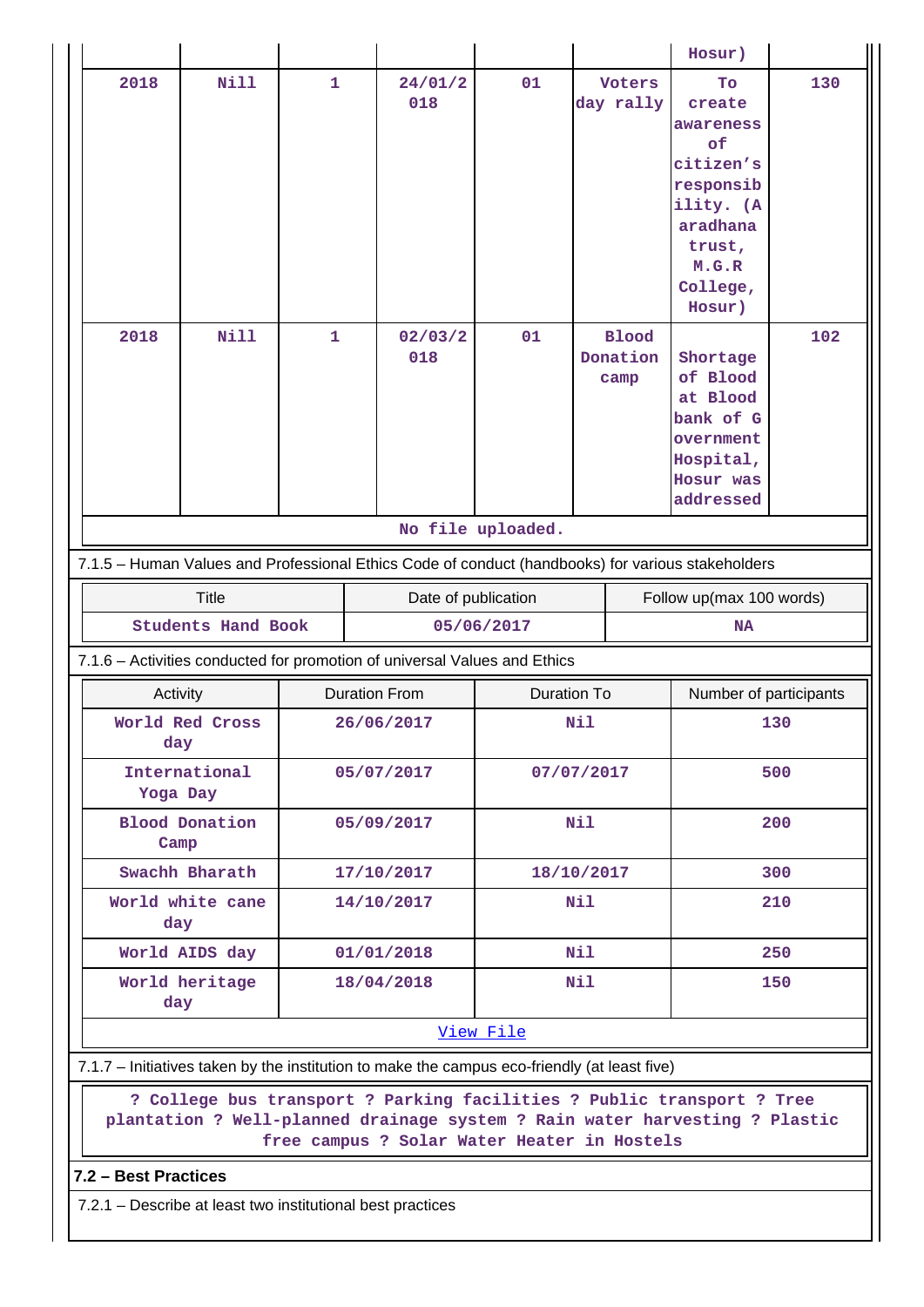**BEST PRACTICE - I 1. Title of the Practice Promotion of Tutor-Ward-Parent Rapport 2. Goal Thinking is an essential component of goal setting and working on the goal helps us attain success. The goal of "Promotion of Tutor-Ward-Parent rapport" is to bring out the hidden talents of the students and mould them to become an active and responsible citizen with the strong support of the tutor and the cooperation of the parents. 3. The Context As the institution is located in an economically and socially backward area, its relationship with parents is of paramount importance to elevate the students to the global standards. It also emphasizes the importance of parent's responsibilities over the holistic development of their wards during their stay in the institution. Moreover, the tutor system is practiced in the institution to tap their inherent talents, to create a strong awareness of the opportunities available and to address the limitations of the students. It enables us to compete with other institutions in the region and helps the students to garner more job opportunities. 4. Practice • The students and parents are educated on the importance of tutoring system followed in our college through the induction programme. • Every year, the orientation programme is conducted for the freshers so that they could get acclimatized to the new environment, to be well informed about their subject of study, to know how to get on with others, to strengthen their character and to improve knowledge. • A bridge course is conducted to assess the level of freshers and this information is conveyed to the respective Head of the Department, they in turn, instruct the tutors to take special care of the students based on the obtained information. • Declaration forms comprising personal details, contact address, contact phone numbers, etc. are collected from the students and tutors maintain separate file for each student to file the declaration form, photocopies of mark sheets, leave letter, unit test assessments, model exam and university examination marks. • Students personal and academic records are also computerized regularly. • Tutors monitor the academic progress made by the students of that particular class for which they are responsible. • Students learning disabilities such as communication inhibitions, psychological problems, personal problems and stress-related issues are identified and analyzed by the tutor, and corrective measures are taken by giving counseling and offering special coaching. • Academic evaluation of the students starts with the commencement of Unit Tests which are conducted during the first two periods on Monday and Saturday of every week, and it helps tutors to assess the level of knowledge of the students. • The progress of the students is intimated to their parents through the progress report entailing their percentage of attendance, discipline and performance in Unit Tests. • The progress report helps the tutor to categorize the students into slow and advanced learners. • Remedial classes and improvement tests are conducted to the slow learners so that they could cope with the syllabus demands. • Advanced learners are encouraged to guide slow learners and they are motivated to participate in various seminars, workshops and conferences organized by other institutions. • Advanced learners aspiring to become University Rank Holders are given special attention and guidance. • Prior to the university examinations, model examinations are conducted to enable the students to prepare and perform well in the university examinations. • A regular semester-wise parent – tutor meeting is conducted by all the departments to update the parents with their wards performance. 5. Evidence of success The impact of the above best practice is quite evident from the following facts: • Student pass percentage has increased immensely with numerous gold medalists, rank holders and centum holders in various courses • At the time of parents-teacher meet, the college collects feedback from the parents to get to know about their expectations in terms of facilities, activities, teaching and learning methodologies, and records of feedback are maintained in the department as evidence. • Student personality traits and character are molded by the tutor and if a student is found to conduct himself / herself inappropriately in the campus or lack interest in studies, the**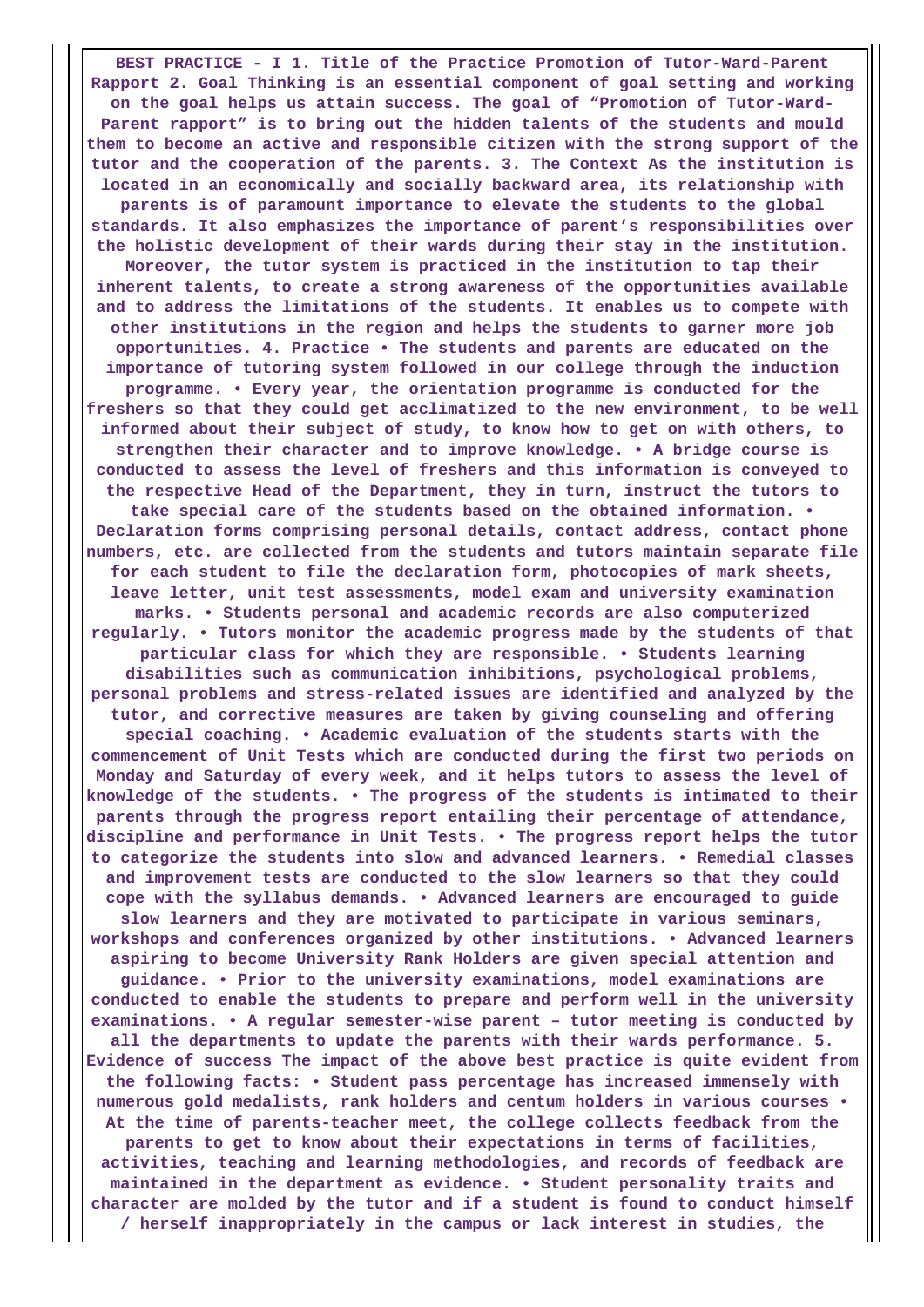**concerned parents are intimated about it and hence, students cannot hide either about their unethical practices or poor academic performance. • In most of the departments 100 percent results were produced in various subjects in the university examinations. • Due to a constructive and healthy relationship between the institution and parents, the students are mostly admitted for their higher studies in our institution itself. • Above all, the employability skills of students have improved drastically and the acquisition of these skills empower them to garner global placements in various corporate sectors, industries and other concerns. • For the last few years, the students of our college have been offered 1026 jobs through on-campus placement drives. 6. Problems encountered • Inadequate co-operation of parents from rural areas. • Improper delivery of the progress report to remote areas. • Communication gap between the tutor and parents as many parents speak neither English nor Tamil. 7. Resources Required • Web based access to students academic performance and other details for the perusal of parents must be created at the earliest. • Separate computer facility is required for tutors to update the student performance electronically and ensure minimal use of papers. BEST PRACTICE - II Training on Life Employability Skills 1. Title of the practice Training on Life Employability Skills 2. Goal To improve the life and employability skills of students 3. The context The Training and Placement Cell acts as an interface between the industries and students as most of them hail from Government schools in the rural areas. Training is given to develop and improve different skills. First year : Life Skills training Second year : Communication and Aptitude Training Third year : Interview Skills 4. Practice • The prime focus of the training is to update the students with the skills that are required to cater the needs in career development. • Life Skill Training programs are offered to the first year students to improve their confident, grooming and taking their academic forward. • Adequate level trainings are provided to students to face campus interviews by arranging training in Aptitude tests, Group Discussions, preparing for Technical and HR interviews through professional trainers and alumni. • Training and Placement Cell is providing an opportunity of Industrial Visit to discover and connect with various industries and companies across the world for better opportunities for students. • Activity based trainings and mock interviews were conducted to help the students to fetch knowledge with respect to the demands and expectation of the industries related to placement. • Training and Placement Cell is headed by two faculty members and both are certified Zonal Trainers from Junior Chamber International India. • Placement Cell is functioning with the 3-tier principle: Pre-Placement Training, Placement Drives and Post-Placement Training. Pre-Placement Training focuses the area of the following. First year : Life Skills training, Personality Development Training Second year : Communication Training, Essay Writing, Aptitude Training Third year : Interview Skills, Group Discussion, Face to Face Interview Practices, Mock Interviews • Training and Placement Cell is organizing campus interviews for Final year students with industries and reputed business houses from all over India • Post-Placement Training comprises the following activities – Finishing School ? Post-Placement Training for the students who are offered by companies ? Company's suggestions carried out during this training ? Training on Communication and Corporate Skills 5. Evidence of Success Training and Placement cell has given prominent and consistent results every year. The following are the evidences for the practice. • Placement Record for the current academic year Academic Year No. of Students Offered 2017 - 2018 832 (Including multiple Offers) • Minimum 20 companies visiting our campus every year for the recruitment process • Entering into a MoU with JCI Hosur Emerald for regular training practices • Training and Placement Cell of MGR College is leading as Top 3 Best Placement Cells in Periyar University, Salem • Alumni of MGR College who are working in a reputed companies are visiting every month and training the students towards industry needs • Awarded as "Most Valuable Partner" from Tata Consultancy Services 6.**